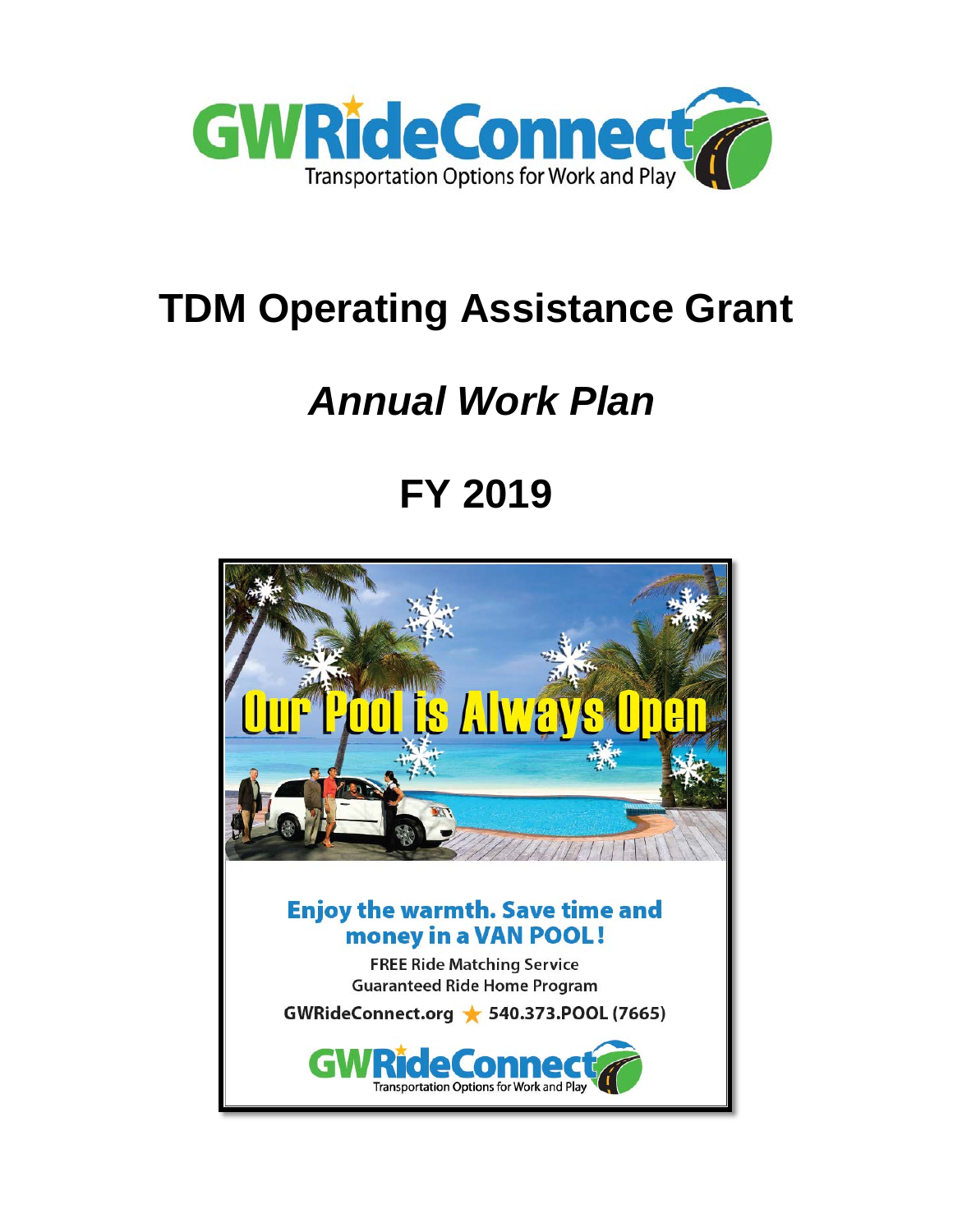# **Table of Contents**

| Section 1.0 Program Overview 3                          |  |
|---------------------------------------------------------|--|
| Section 2.0 TDM Program Demographics and Areas Served 5 |  |
| Section 3.0 TDM Program Structure 8                     |  |
|                                                         |  |
|                                                         |  |
| <b>Section 4.0 Budget</b><br>-- 10                      |  |
| <b>Section 5.0 Program Components</b><br>$12 \,$        |  |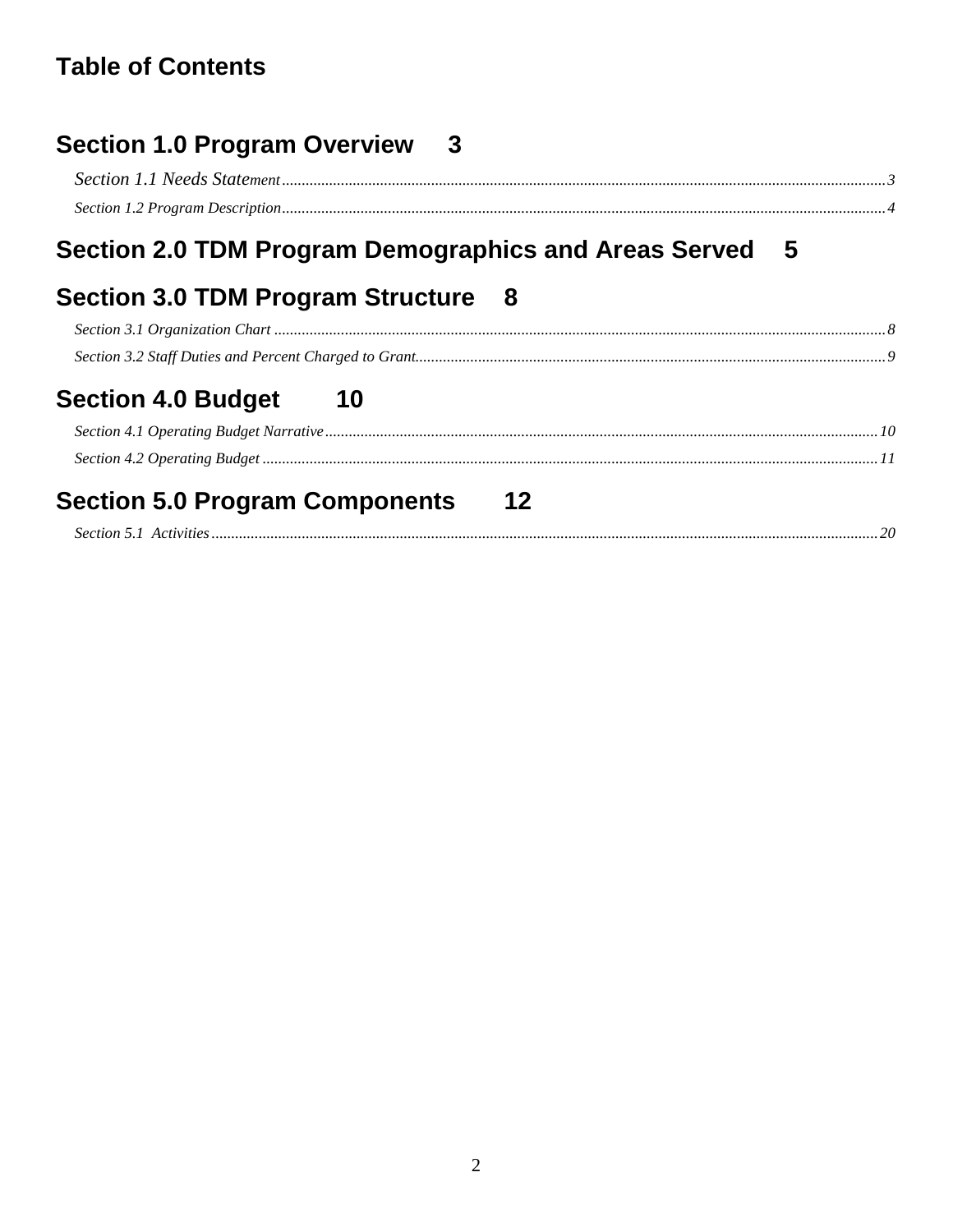### <span id="page-2-0"></span>**Section 1.0 Program Overview**

GwRideConnect is the ridesharing agency that serves the George Washington Regional Commission (GWRC) area, one of the fastest growing regions in the State. This region consists of Stafford, Spotsylvania, Caroline, and King George counties and the City of Fredericksburg. GWRideConnect promotes ridesharing and transportation demand management (TDM) techniques to assist persons seeking transportation options to their workplaces and other destinations. It is the mission of the program to promote, plan and establish transportation alternatives to the use of the single occupant vehicle (SOV), improving air quality, reducing congestion and improving the overall quality of life for the citizens of the region.

GWRideConnect will continue to be the recognized source for TDM and transportation information and assistance in the George Washington Region. The program will offer an expanded portfolio of TDM services. GWRideConnect will work to be an integrated component of transportation, land use and development planning and processes, and will continue to engage local businesses in TDM programs in the region. In addition to performing a wide range of daily TDM activities, GWRideConnect supports the largest vanpool fleet in the State, manages the ADVANTAGE vanpool self-insurance pool for the entire State and is an active partner in regional transit and transportation planning.

#### <span id="page-2-1"></span>*Section 1.1 Needs Statement*

The Rappahannock Area Development Commission (RADCO) was formed in 1968. The Commission is one of 21 Planning District Commissions (PDCs), established to facilitate local government cooperation in addressing regional problems and issues in Virginia. Planning District 16, the region overseen by RADCO, consists of the region described above.

In 1974, the RADCO Rideshare program was created in response to the OPEC oil embargo, which spurred increased fuel prices and peaked interest in carpooling and other non-SOV transportation options. RADCO Rideshare provided ride matching, carpool, and vanpool services to residents, employees, and employers in Planning District 16 until 2007 when RADCO was renamed the George Washington Regional Commission (GWRC) and RADCO Rideshare became GWRideConnect.

GWRC is one of the fastest growing regions in the State of Virginia. One of the most congested corridors, I-95 runs through four of the region's localities. The stretch of I-95 between Stafford County and Washington, D.C. has been named the most congested highway in the Country. GWRideConnect staff works diligently to try to offer shared ride solutions to the residents of the region to improve their commute and to reduce congestion. The region is underserved with transit and relies heavily on the 350 private vanpools that GWRideConnect helps form and maintain in the region. Over 60,000 residents commute out of the region each day to work.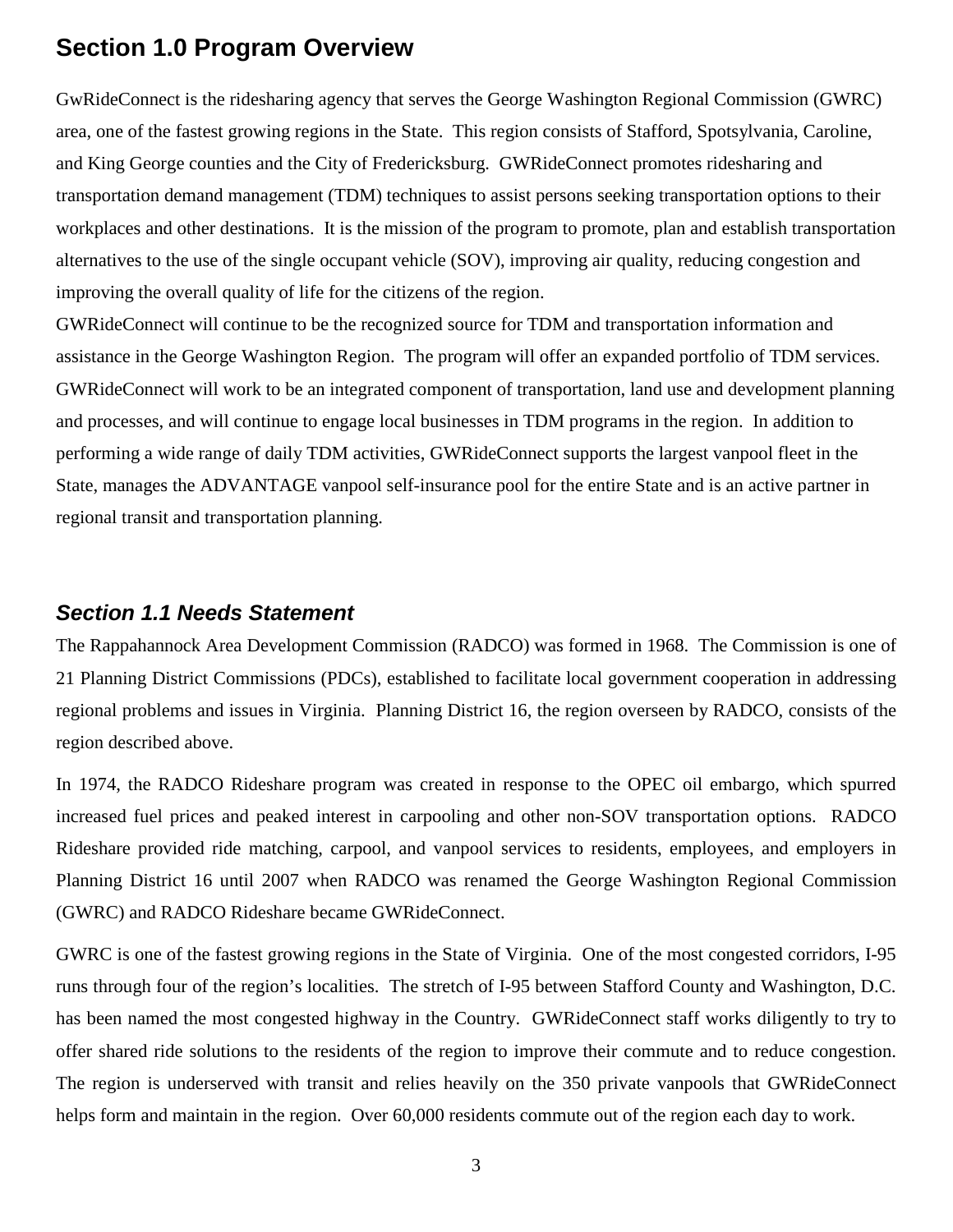#### <span id="page-3-0"></span>*Section 1.2 Program Description*

GWRideConnect has grown and evolved over the years to provide a wide range of TDM programs in addition to ride matching to meet the demands of citizens in the region. This fiscal year GWRideConnect will conduct the following work components and related activities to achieve the Goals, Objectives and Strategies set forth in the program's Six Year TDM Strategic Plan. The work components performed will be: 1) Free rideshare matching program that provides transit solutions/alternatives to commuters in the region. 2) Enhance and update the GWRideConnect website. 3) Provide follow up assistance to all new GWRideConnect clients to track placement and provide additional assistance. 4) Vanpool formation, maintenance and assistance of the existing vanpool fleet. 5) Operate the Advantage self-insurance program for vanpools in the State. 6) Facilitate the formation of carpools & provide support. 7) Transit Options: assist clients with VRE /Amtrak/METRO as well as promote and assist private commuter buses in the region to maintain existing routes. Support FRED transit by serving on the Public Transit Advisory Board (PTAB) and promote FRED's routes by distributing schedules. 8) Advertise and promote GWRideConnect in all forms of media. 9) Work with the Virginia Department of Transportation (VDOT) and FAMPO to establish commuter parking lots and lease commuter parking spaces from private property owners. 10) Engage local employers in establishing TDM techniques at their workplaces. Work with local realtors and extended stay hotels to distribute rideshare material to new residents in the region. 11) Promote the use of the bike and pedestrian facilities in the region. 12) Reduce annual gasoline consumption and motor vehicle emissions. 13) Work with the State to establish TDM strategies and techniques for major corridors. 14) Continue to implement the Six Year TDM plan.

GWRideConnect monitors and self-evaluates the program and the work components to determine their effectiveness. Elements are added, deleted or adjusted to meet the needs of the citizens of the region and the ultimate goals of the program. GWRideConnect collects data on a daily basis and reviews this data monthly to determine program progress.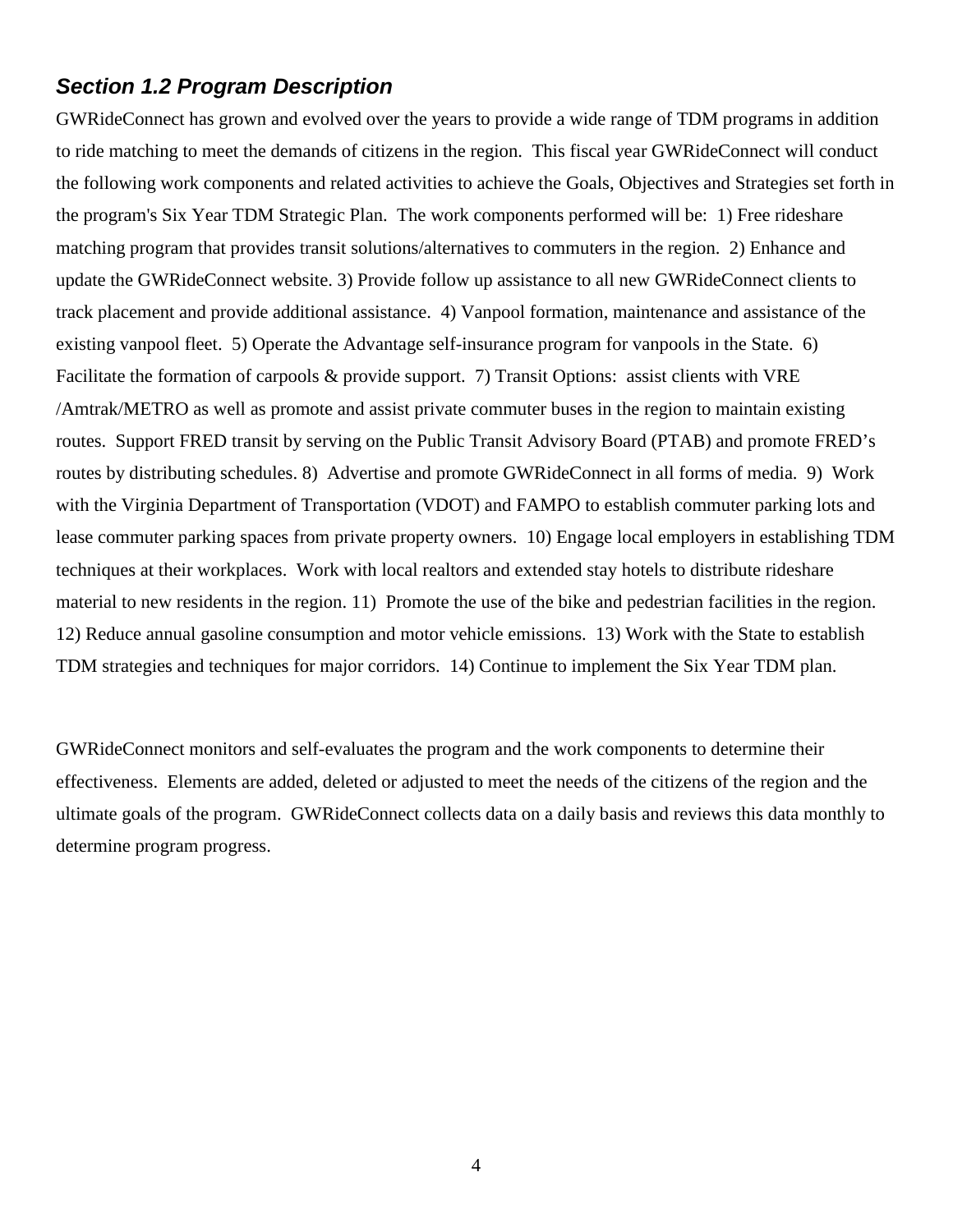### <span id="page-4-0"></span>**Section 2.0 TDM Program Demographics and Areas Served**

#### **Description of Service Area**

Since 2000, GWRideConnect's service area, shown in Figure 2, has grown more rapidly than any other region in Virginia. The majority of the region's growing population lives in the urbanized area surrounding the City of Fredericksburg.

Located about 50 miles southwest of the District of Columbia, GWRideConnect's 1,410 square-mile service area is currently home to approximately 333,000 residents and 163,000 jobs. The region primarily serves as a feeder market for Washington, D.C. to the northeast, and to a lesser extent, Richmond to the southeast. The City of Fredericksburg and military installations at Quantico, Fort A.P. Hill, Dahlgren, and the Naval Surface Warfare Center are also significant local employment centers.

#### **Demographic Profile**

The population of GWRideConnect's service area has increased by more than 400 percent since 1960. In 1980, the region surpassed Northern Virginia as the fastest growing region in the State. Since 2000, the population of the George Washington Region has grown at nearly triple the rate of the Commonwealth as a whole.

Stafford County has the largest population of any jurisdiction in the region, followed by Spotsylvania County. More than 75% of the region's population resides in these two counties. The Table below shows total population and population projections in each of GWRC's member jurisdictions from 2000 to 2040.

|                        | Population by Jurisdiction<br>2000 to 2040 |         |         |         |         |
|------------------------|--------------------------------------------|---------|---------|---------|---------|
| <b>Jurisdiction</b>    | 2000*                                      | 2010*   | $2020*$ | 2030**  | 2040**  |
| Caroline County        | 22,121                                     | 28,545  | 34,867  | 41,217  | 46,600  |
| King George County     | 16,803                                     | 23,585  | 30.234  | 37,819  | 44.700  |
| Spotsylvania County    | 90,395                                     | 122,397 | 161,473 | 202.735 | 240,570 |
| <b>Stafford County</b> | 92.446                                     | 128.961 | 169,778 | 212,678 | 251,850 |
| City of Fredericksburg | 19,279                                     | 24.286  | 27,163  | 30.565  | 33,620  |
| Total                  | 241.044                                    | 327.773 | 423,515 | 525.014 | 617.340 |

**Population by Jurisdiction**

**\***U.S. Census Bureau, Decennial Census of Population. \*\* GWRC/FAMPO Population Projections.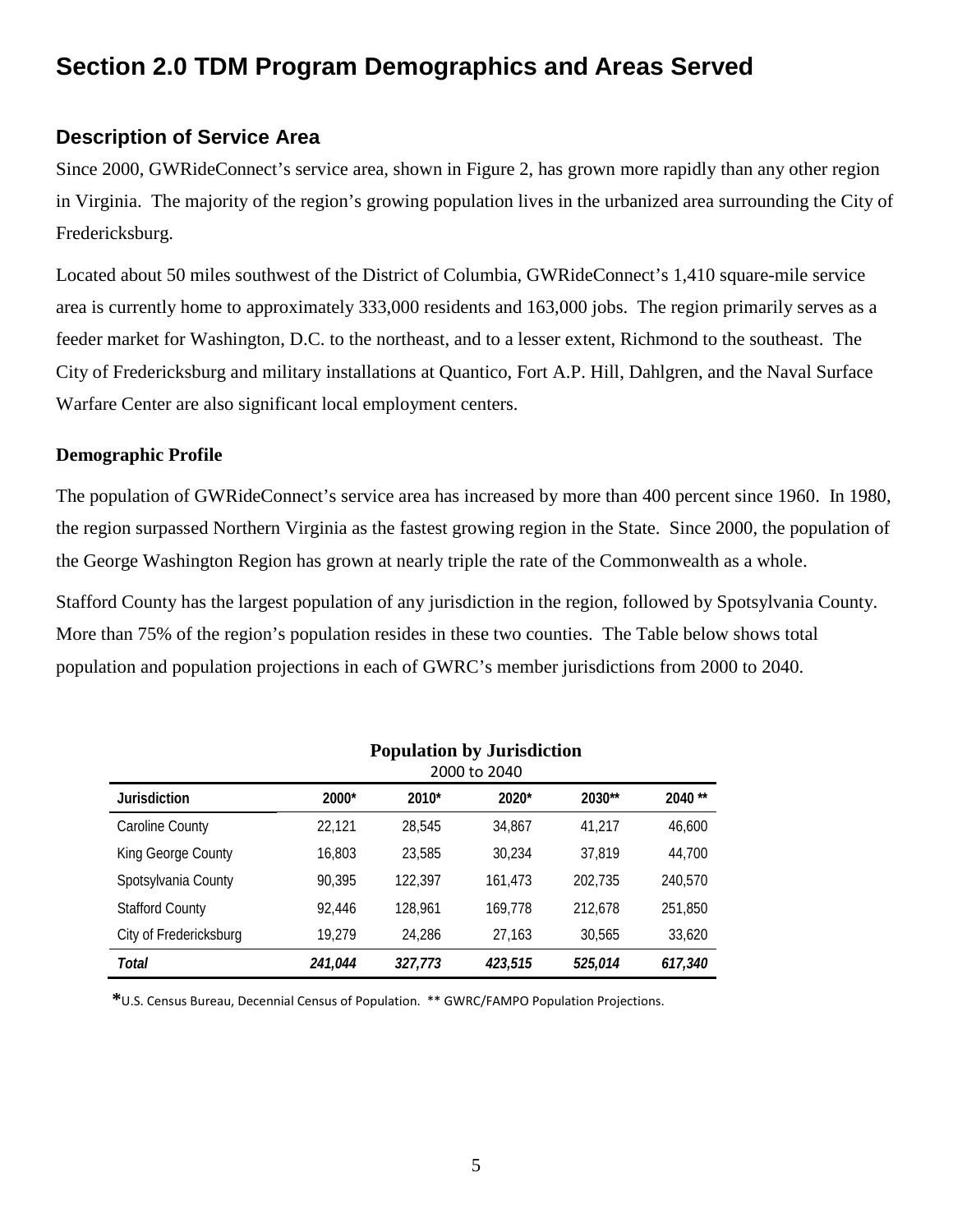#### **Population Profile**

**Figure 1** shows how the population of the GWRC has grown in comparison to Virginia as a whole between 2000 and 2010 and projected out to 2040. While population in Virginia grew 13 percent between 2000 and 2010, the population in the GWRC region grew at three times the rate during the same time span. Similarly, population in the GWRC region is projected to grow at two to three times the rate of the rest of the Virginia each subsequent decade.

Figure 1: Population Growth: GWRC and Virginia

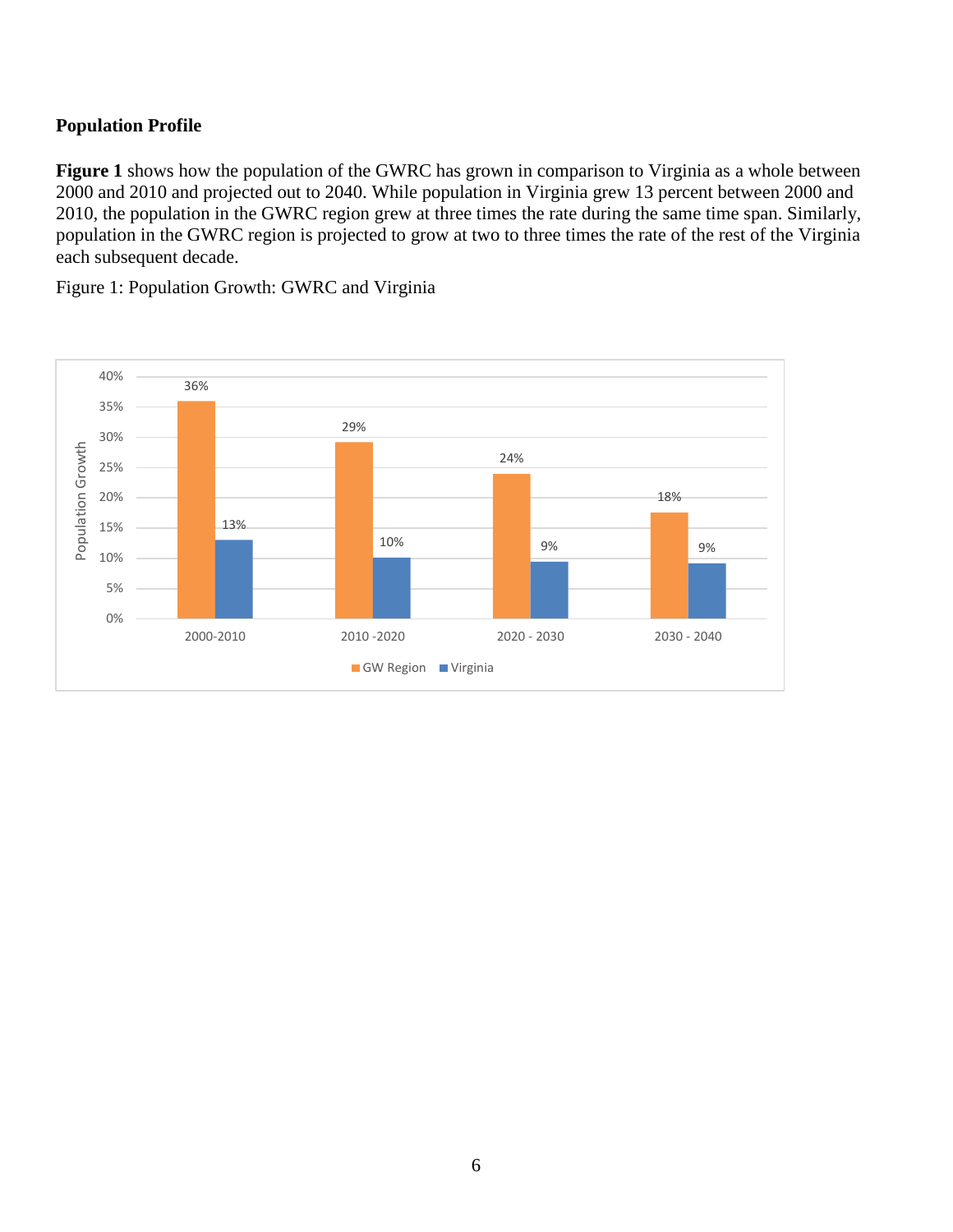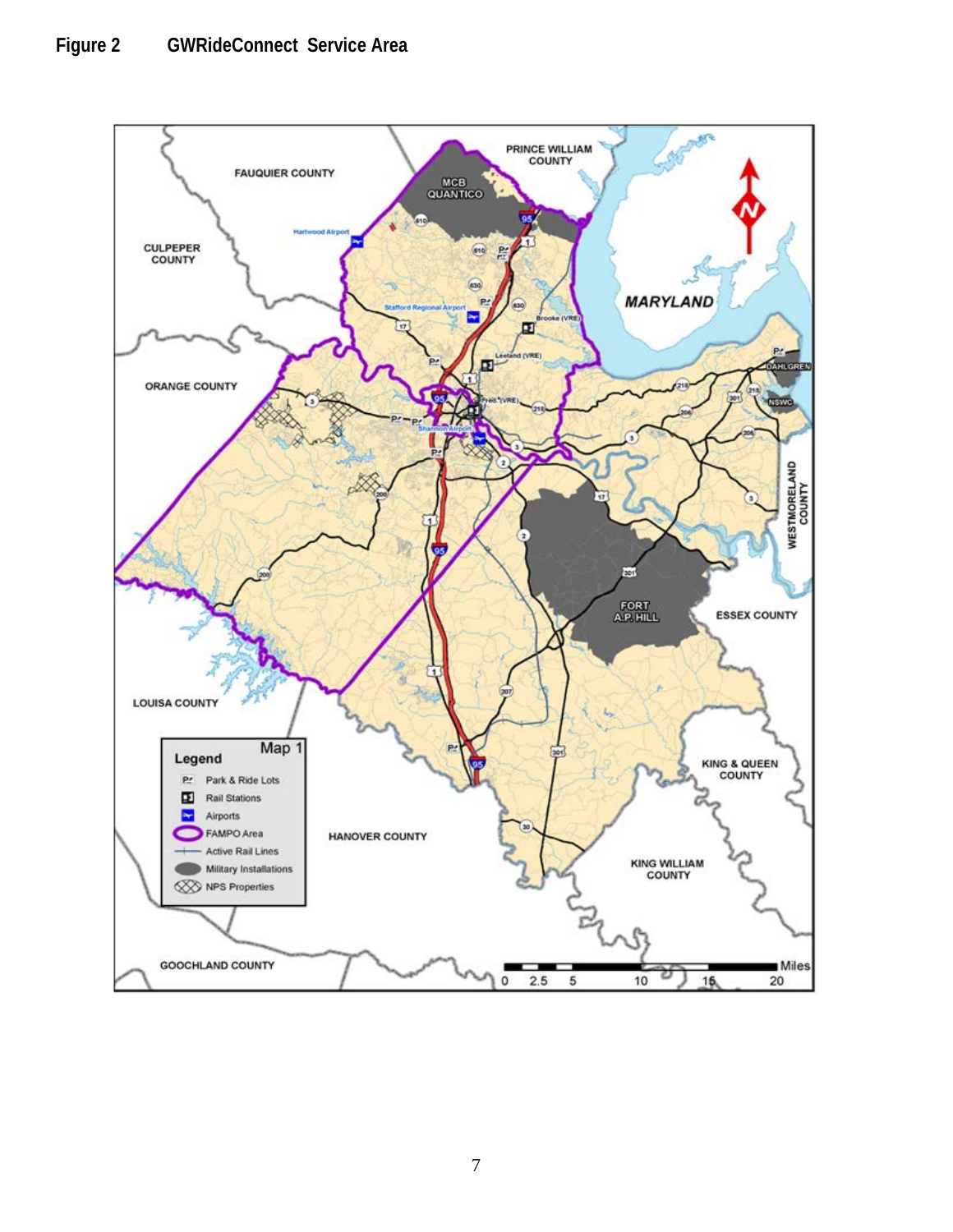## **Section 3.0 TDM Program Structure**

### <span id="page-7-1"></span><span id="page-7-0"></span>*Section 3.1 Organization Chart of GWRC*

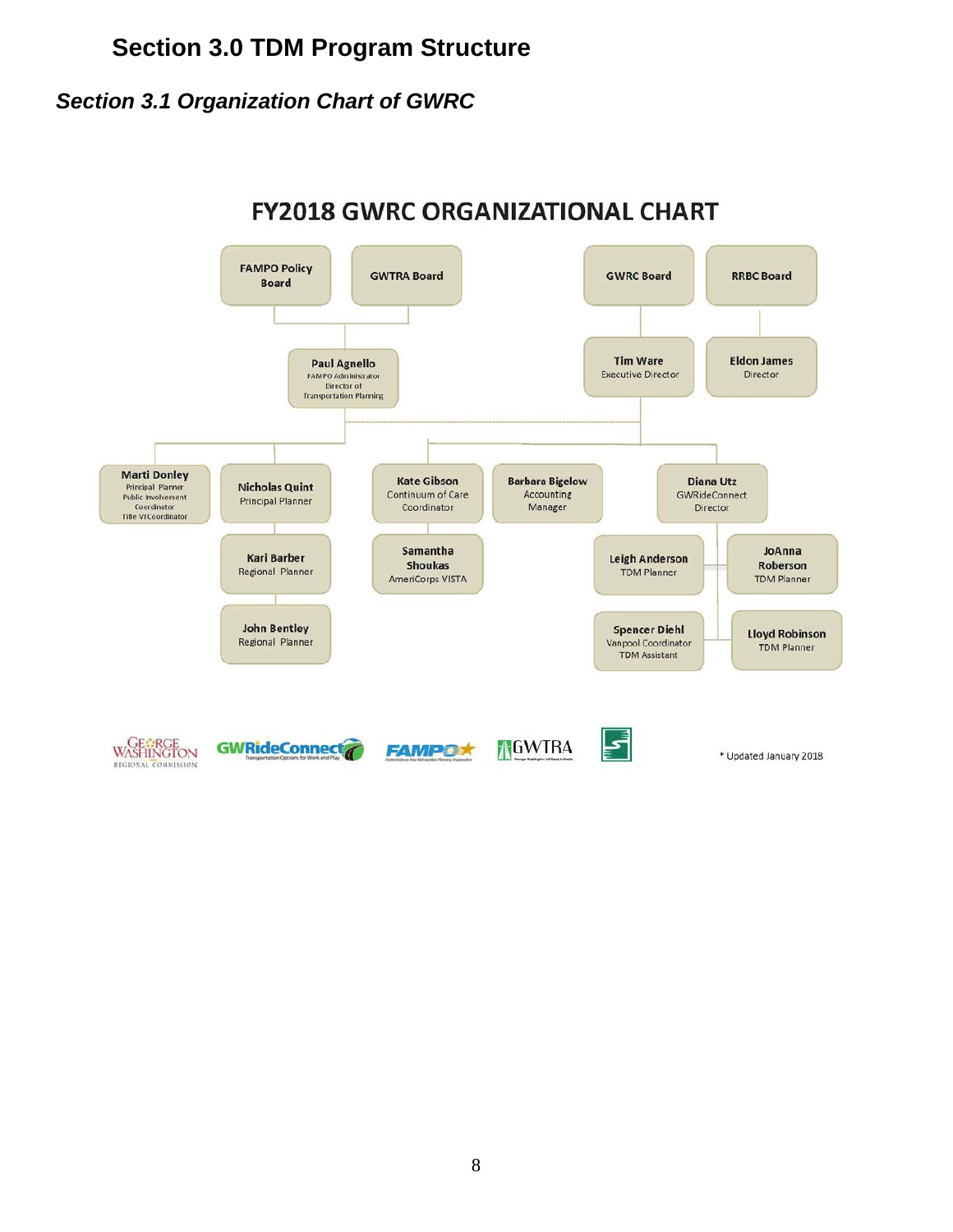# <span id="page-8-0"></span>*Section 3.2 Staff Duties and Percent Charged to Grant*

| <b>Staff Name</b>    | <b>Staff Title</b>   | <b>Description/Duties</b>                                                                                                                                                                                                                                                                                                                                                      | % of Salary/Wage<br><b>Charged to Grant</b> |
|----------------------|----------------------|--------------------------------------------------------------------------------------------------------------------------------------------------------------------------------------------------------------------------------------------------------------------------------------------------------------------------------------------------------------------------------|---------------------------------------------|
| Diana Utz            | Director             | Manage and direct the<br><b>GWRideConnect Program which</b><br>includes the Advantage Self-<br>Insurance Pool Program. Oversee<br>all work components / activities of<br>the daily operation of the<br>GWRideConnect program and<br>supervise two TDM Planners and<br>one TDM Assistant.                                                                                       | 100                                         |
| JoAnna Roberson      | <b>TDM Planner</b>   | Assist all clients with Rideshare<br>information via phone, email, fax<br>or other. Input Rideshare client<br>data into GWRideConnect database<br>and Commuter Connections<br>database. Keep both databases<br>updated and keep records of all<br>Rideshare related activities.                                                                                                | 75                                          |
| Leigh Anderson       | <b>TDM Planner</b>   | Update GWRideConnect Website,<br><b>Assist with GWRideConnect Database</b><br>Programing and software development.<br>Assist TDM Director with operating<br>the Advantage Self-Insurance Pool<br>Program which involves accounting,<br>enrollment, billing, etc. Assist with all<br>daily Ridesharing activities as<br>instructed.                                             | 50                                          |
| <b>Spencer Diehl</b> | <b>TDM</b> Assistant | Provide ridesharing and transportation<br>information to clients and interact with<br>clients, visitors and citizens. Answer<br>GWRideConnect telephone and assist<br>all clients and transfer to appropriate<br>staff members. Act as a vanpool<br>liaison between GWRideConnect and<br>the local vanpools. Assist with<br>formation and maintenance of the<br>vanpool fleet. | 70                                          |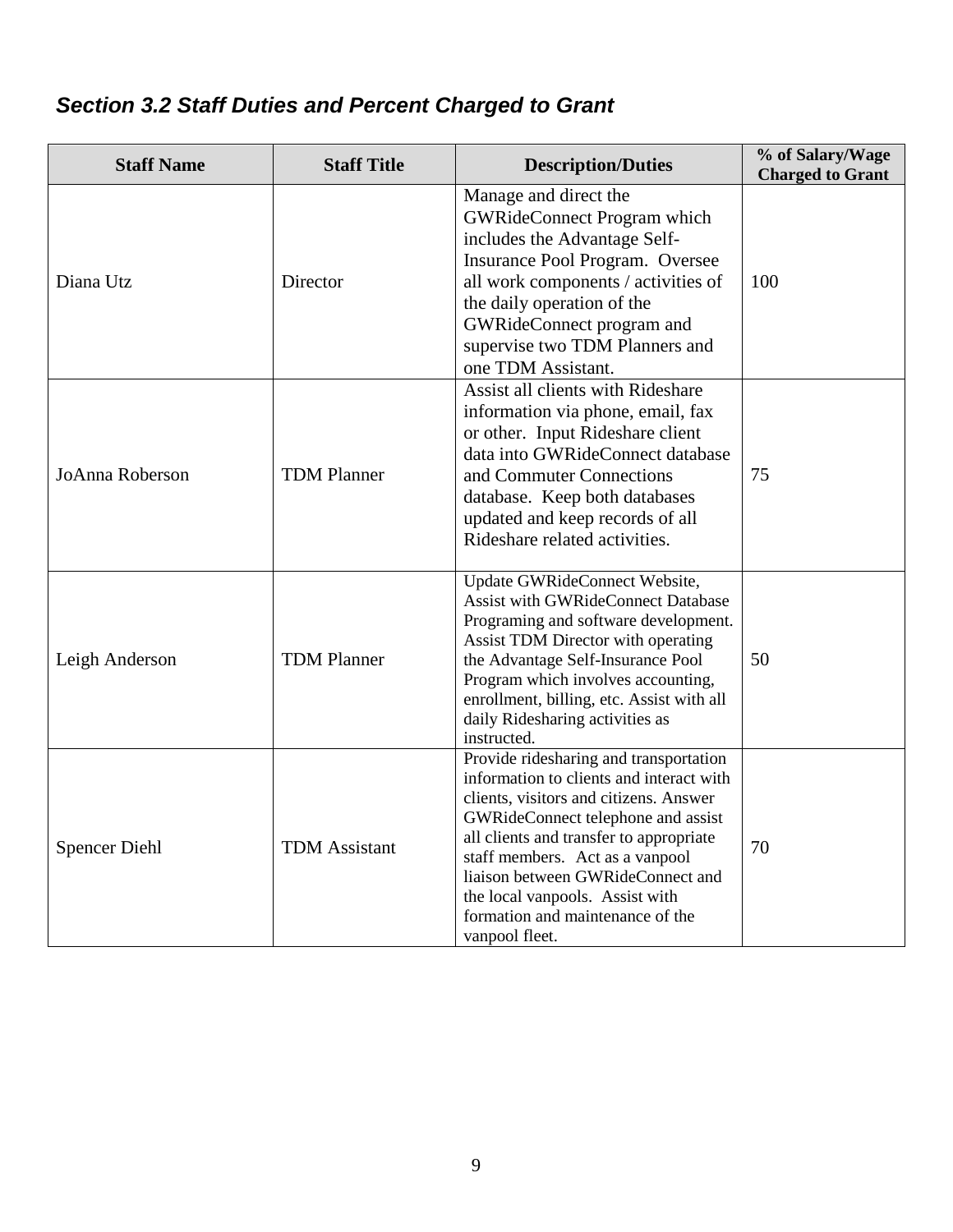## <span id="page-9-0"></span>**Section 4.0 Budget**

### <span id="page-9-1"></span>*Section 4.1 Budget Narrative and Increase Justification*

GWRC is requesting a 3% increase in DRPT funding this year from \$481,192 to \$496,021 which does not include the 20% local match. In order to grow the program as outlined in the GWRideConnect Six Year TDM Strategic Plan, this increase is necessary. The Six Year TDM Plan outlines a 3% increase for baseline expenses annually and another \$100,000 of unfunded program enhancements for FY19. The requested 3% increase covers the 3% baseline increase which includes: a portion of the administration in each work element outlined in Section 5.0, 3% COLA for employee wages, \$7,000 for Advantage Database management and hosting, a \$9,900 increase in marketing and \$5,500 for computer replacement. GWRideConnect will utilize CMAQ funding to grow the GWRideConnect program this fiscal year and supplement this grant. All salaries in this application are supplemented by CMAQ with the exception of the Director's. CMAQ will be utilized to operate Van Start, lease 105 leased parking spaces and greatly support marketing efforts.

Due to increased work activities, GWRideConnect staff increased a part-time position to full time and now once again will have a full time vanpool liaison and a community outreach person. GWRideConnect staff is taking on more work activities with little compensation. The operation of the Advantage Self-Insurance Program is a labor intensive program that GWRideConnect operates for the State of Virginia with no assistance with administrative costs. Staff estimates that a minimum of 2 to 3 hours each day is spent on this program in addition to time spent monitoring the program after normal business hours. With continued funding and support GWRideConnect will be able to continue to operate one of the most effective TDM programs in the Commonwealth.

| <b>Operating</b><br><b>Budget Item</b>    | <b>Description of Costs</b>                                                                                               | <b>Associated</b><br><b>Program Component(s)</b>                  |
|-------------------------------------------|---------------------------------------------------------------------------------------------------------------------------|-------------------------------------------------------------------|
| Advertising and<br><b>Promotion Media</b> | Costs include weekly advertising in Free<br>Lance-Star, Google Ad-words, and Facebook<br>advertising and management fees. | Advertising and Promotion<br>$\blacksquare$<br>Media              |
|                                           | Conduct the Fall, Winter and Spring<br>advertising campaigns utilizing mixed media.                                       |                                                                   |
| Data Processing                           | Replace 4 computers, monitors, printers and<br>software                                                                   | Ridematching, Websites<br>٠                                       |
| Fringe Benefit                            | Healthcare, dental, for 4 employees                                                                                       | N/A<br>$\blacksquare$                                             |
| <b>Indirect Costs</b>                     | These costs are outlined in the approved<br>Indirect Cost Allocation Plan.                                                | N/A<br>$\blacksquare$                                             |
| <b>Advantage Management</b>               | Costs for web-hosting from Parsons<br>Brinckerhoff and for consultant to upkeep<br>database and software                  | <b>Advantage Self-Insurance</b><br>$\blacksquare$<br>Pool Program |
| Rental                                    | Lease 25 parking spaces for private property<br>owner in Ladysmith located in Caroline<br>County Va.                      | <b>Commuter Lots</b><br>$\blacksquare$                            |
| Salaries and Wages                        | Provides for a percentage of salaries and<br>wages for 4 full time employees                                              | N/A<br>$\blacksquare$                                             |
| Travel                                    | Attendance at meetings, job fairs and Act<br>Conference for training                                                      | Travel<br>٠                                                       |

### *Operating Budget Narrative*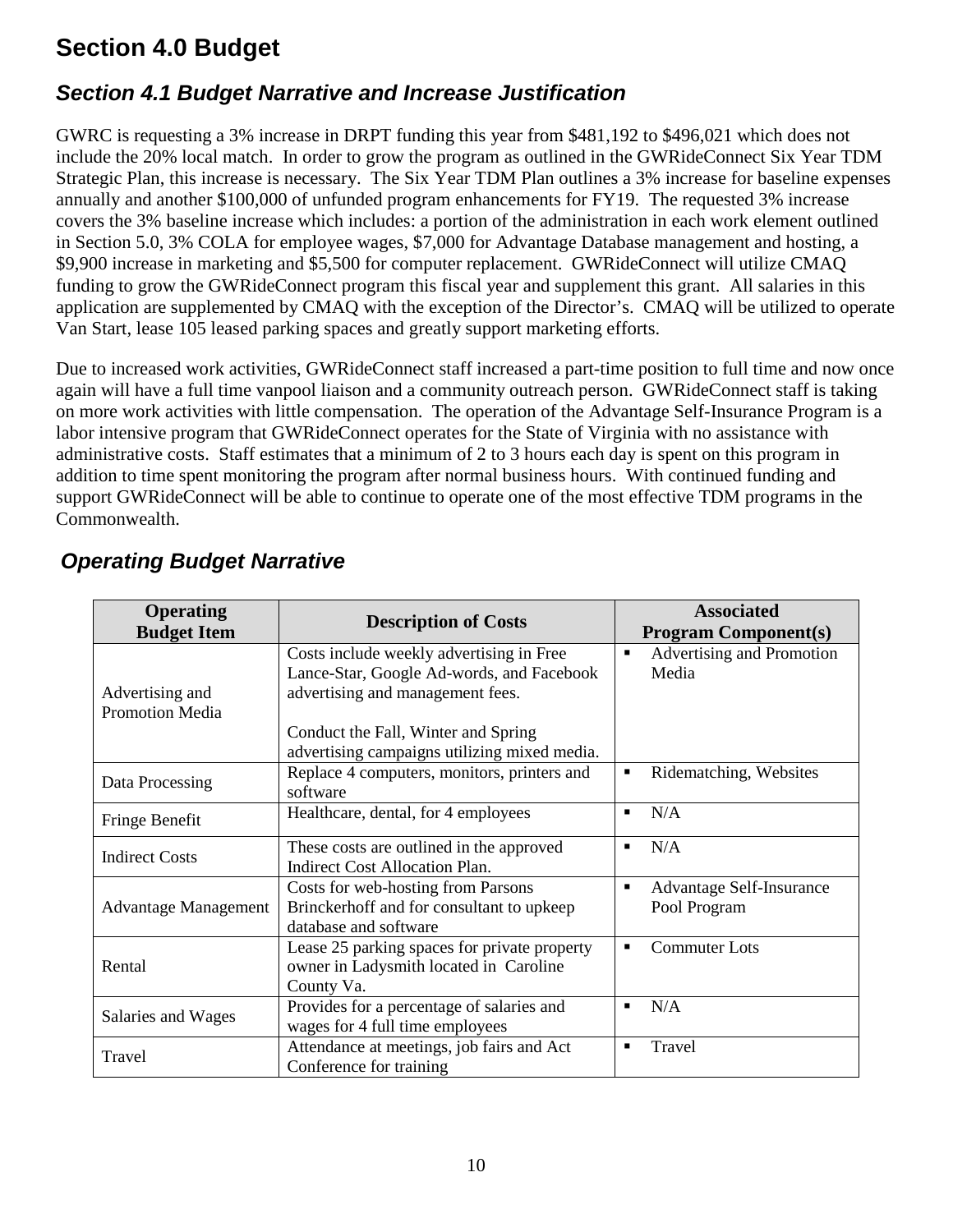## <span id="page-10-0"></span>*Section 4.3 Operating Budget*

*Using the table below insert the budget that was/will be submitted in your OLGA online application. Examples have been provided.* 

| <b>Account</b> | <b>Operating Budget Item</b>                                             | <b>Amount</b> |
|----------------|--------------------------------------------------------------------------|---------------|
| 2360           | <b>Advertising and Promotion</b><br>Media                                | \$85,400      |
| 2250           | <b>Data Processing Supplies</b><br>(Computer Equipment)                  | \$5,500       |
| 2120           | <b>Fringe Benefits</b>                                                   | \$67,605      |
| 2460           | <b>Indirect Costs</b>                                                    | \$136,310     |
| 2410           | <b>Rental of Real Property (Lease</b><br>25 parking spaces in Ladysmith) | \$6,550       |
| 2110           | <b>Salaries and Wages</b>                                                | \$183,656     |
| 2440           | Services and Maintenance<br>Contracts (Advantage Website)                | \$7,000       |
| 2310           | Travel                                                                   | \$4,000       |
|                |                                                                          |               |
|                | <b>Total</b>                                                             | \$496,021     |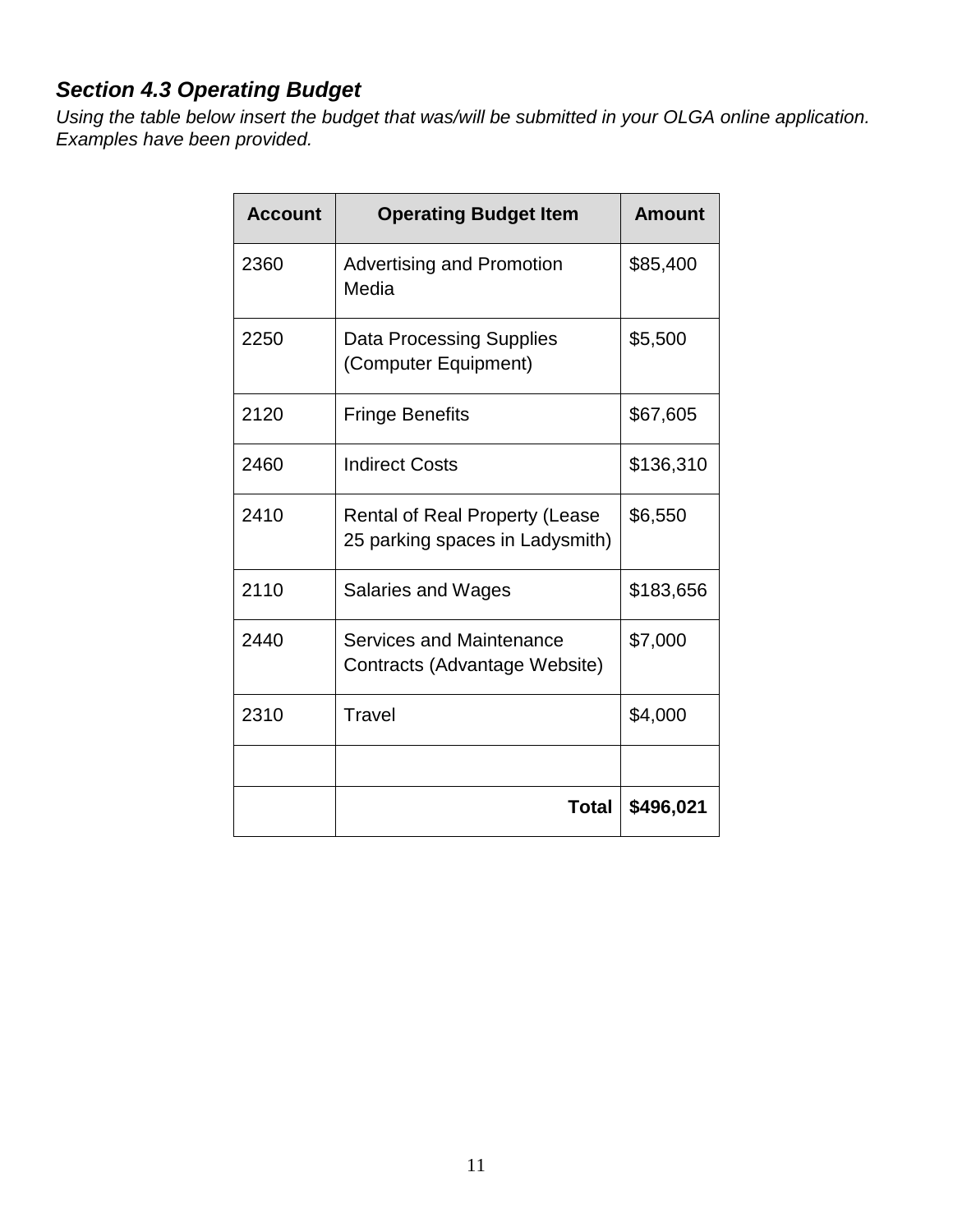# <span id="page-11-0"></span>**Section 5.0 Program Components**

| <b>Component:</b>          | <b>Free Rideshare Matching Program</b>                                                                                                                               |  |                                        |  |
|----------------------------|----------------------------------------------------------------------------------------------------------------------------------------------------------------------|--|----------------------------------------|--|
| <b>Description:</b>        | Matching service that produces a match letter that is emailed or sent in a complete<br>Rideshare packet with pertinent transit related material and GRH information. |  |                                        |  |
| <b>Estimated Cost:</b>     | Administrative costs for staff<br><b>FTE: 4.0</b>                                                                                                                    |  |                                        |  |
| <b>Start and End Date:</b> | $(07/18 - 06/19)$                                                                                                                                                    |  |                                        |  |
|                            | <b>Output Description</b>                                                                                                                                            |  | <b>Output Target</b>                   |  |
| Outputs                    | Match 4,000 clients with existing vanpools, carpools or transit services<br>and produce 4,000 letters/packets                                                        |  | Produce 4,000<br>matchlists            |  |
|                            | Express match 3,300 vanpools with new GWRideConnect clients going<br>to the operator's respective worksite.                                                          |  | Express match<br>104 times per<br>year |  |
|                            | Assist all residents, non-residents, applicants, and operators that contact<br>GWRideConnect.                                                                        |  | <b>Assist 2,500</b><br>persons         |  |
| <b>Outcome(s)</b>          | Asist thousands of residents each year, matching them to existing transit providers and<br>resources that they were not previously aware of.                         |  |                                        |  |

| <b>Component:</b>             | <b>GWRideConnect Website</b>                                                                                                                                                                                                                                                                                                                                                                                                                                                                 |  |                                   |
|-------------------------------|----------------------------------------------------------------------------------------------------------------------------------------------------------------------------------------------------------------------------------------------------------------------------------------------------------------------------------------------------------------------------------------------------------------------------------------------------------------------------------------------|--|-----------------------------------|
| <b>Description:</b>           | The GWR ide Connect we basite has evolved as the source in the region for information<br>regarding transportation solutions. The site provides a ride match application, posts<br>vanpools and carpools with vacancies, features the GWRideBoard that is posted with local<br>rides and advertises GWRideConnect's Facebook Page. Links to all transit modes can be<br>found on the website along with commuter tools, commuter lot information and the popular<br>Vanpool Connections Page. |  |                                   |
| <b>Estimated Cost:</b>        | Administrative costs for staff<br><b>FTE: 2.0</b>                                                                                                                                                                                                                                                                                                                                                                                                                                            |  |                                   |
| <b>Start and End</b><br>Date: | $(07/18 - 06/19)$                                                                                                                                                                                                                                                                                                                                                                                                                                                                            |  |                                   |
|                               | <b>Output Description</b>                                                                                                                                                                                                                                                                                                                                                                                                                                                                    |  | <b>Output Target</b>              |
| <b>Outputs</b>                | Continue to operate, improve and update the GWRideConnect Website<br>to keep it a vital source for regional transportation sources.<br>annualy                                                                                                                                                                                                                                                                                                                                               |  | 60,000 visitors<br>to the website |
| <b>Outcome</b> (s)            | Provides information on transportation solutions and alternatives online to everyone.                                                                                                                                                                                                                                                                                                                                                                                                        |  |                                   |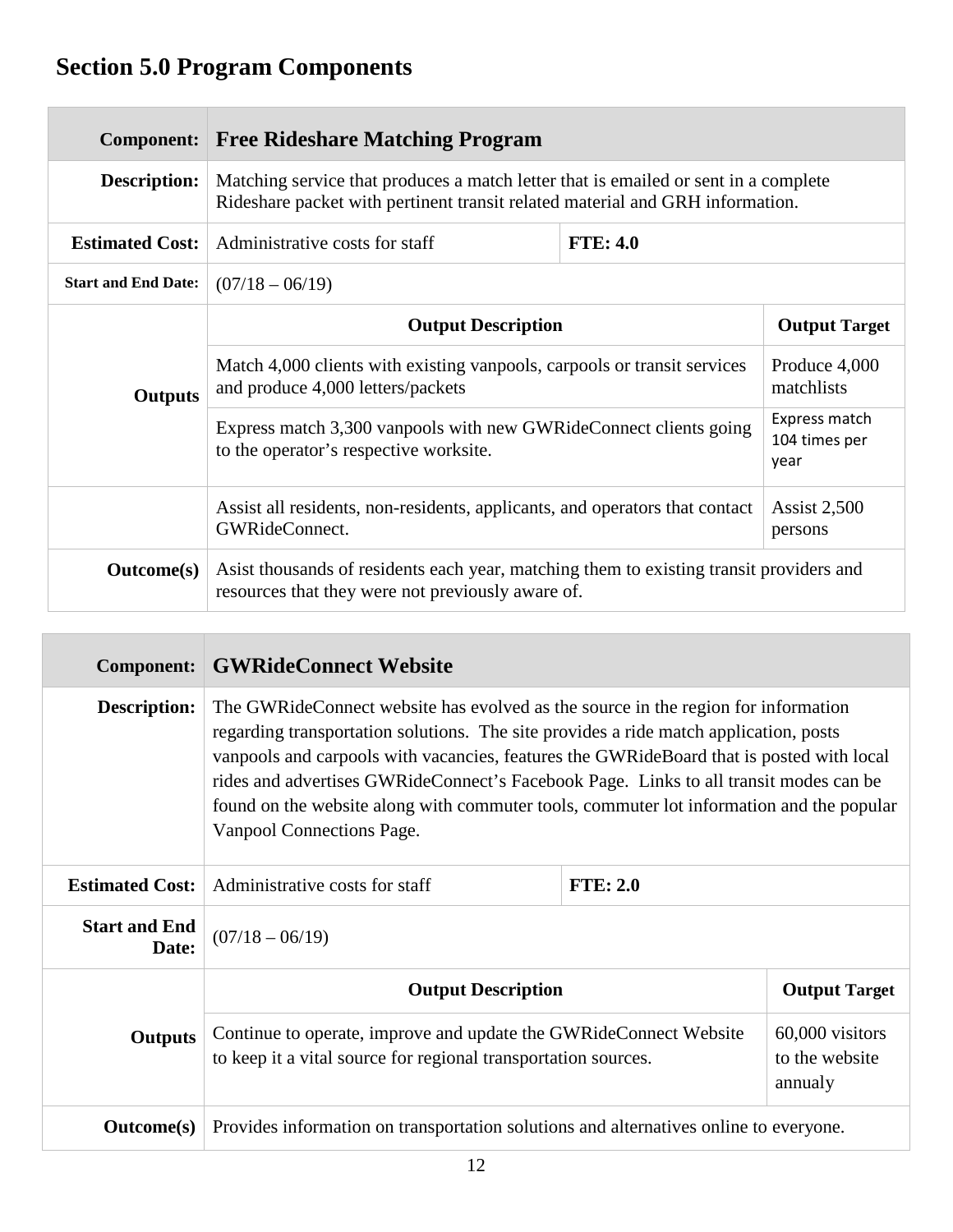| Component:                    | <b>Follow-up</b>                                                                                                                                                                                                   |          |                                       |
|-------------------------------|--------------------------------------------------------------------------------------------------------------------------------------------------------------------------------------------------------------------|----------|---------------------------------------|
| <b>Description:</b>           | A Follow up is a call back / email survey for all new applicants and all new carpools and<br>vanpools. This survey determines if the applicant found a ride or riders for their pool.                              |          |                                       |
| <b>Estimated Cost:</b>        | Administrative costs for staff                                                                                                                                                                                     | FTE: 2.0 |                                       |
| <b>Start and End</b><br>Date: | $(07/18 - 06/19)$                                                                                                                                                                                                  |          |                                       |
|                               | <b>Output Description</b>                                                                                                                                                                                          |          | <b>Output Target</b>                  |
| <b>Outputs</b>                | Staff conducts follow up surveys and tracks placement. The follow up<br>survey is used to obtain valuable feed-back from clients, helps self-<br>evaluate the ride matching program and keeps the databases clean. |          | Conduct 1,000<br>Follow up<br>surveys |
| Outcome(s)                    | Tracks placement of all new clients and helps maintain correct ridematching data.                                                                                                                                  |          |                                       |

| <b>Component:</b>             | Vanpool formation, maintenance and assistance                                                                                                                                                                       |  |                                                                     |
|-------------------------------|---------------------------------------------------------------------------------------------------------------------------------------------------------------------------------------------------------------------|--|---------------------------------------------------------------------|
| <b>Description:</b>           | Facilitate the formation of new vanpools in the region and maintain the existing fleet of 350<br>vanpools.                                                                                                          |  |                                                                     |
| <b>Estimated Cost:</b>        | <b>FTE: 2.0</b><br>Administrative costs for staff                                                                                                                                                                   |  |                                                                     |
| <b>Start and End</b><br>Date: | $(07/18 - 06/19)$                                                                                                                                                                                                   |  |                                                                     |
|                               | <b>Output Description</b>                                                                                                                                                                                           |  | <b>Output Target</b>                                                |
| <b>Outputs</b>                | Assist new operators in forming new vanpools. Educate operators about<br>any new incentives or programs that may affect their operations and<br>formation. Assist vanpools with getting and maintaining passengers. |  | Assist with the<br>formation of 40<br>new vanpools in<br>the region |
| Outcome(s)                    | Increases and maintains the number of vanpools in the region which reduces vehicle miles<br>travelled and number of trips in the regiona and along the I-95 corridor.                                               |  |                                                                     |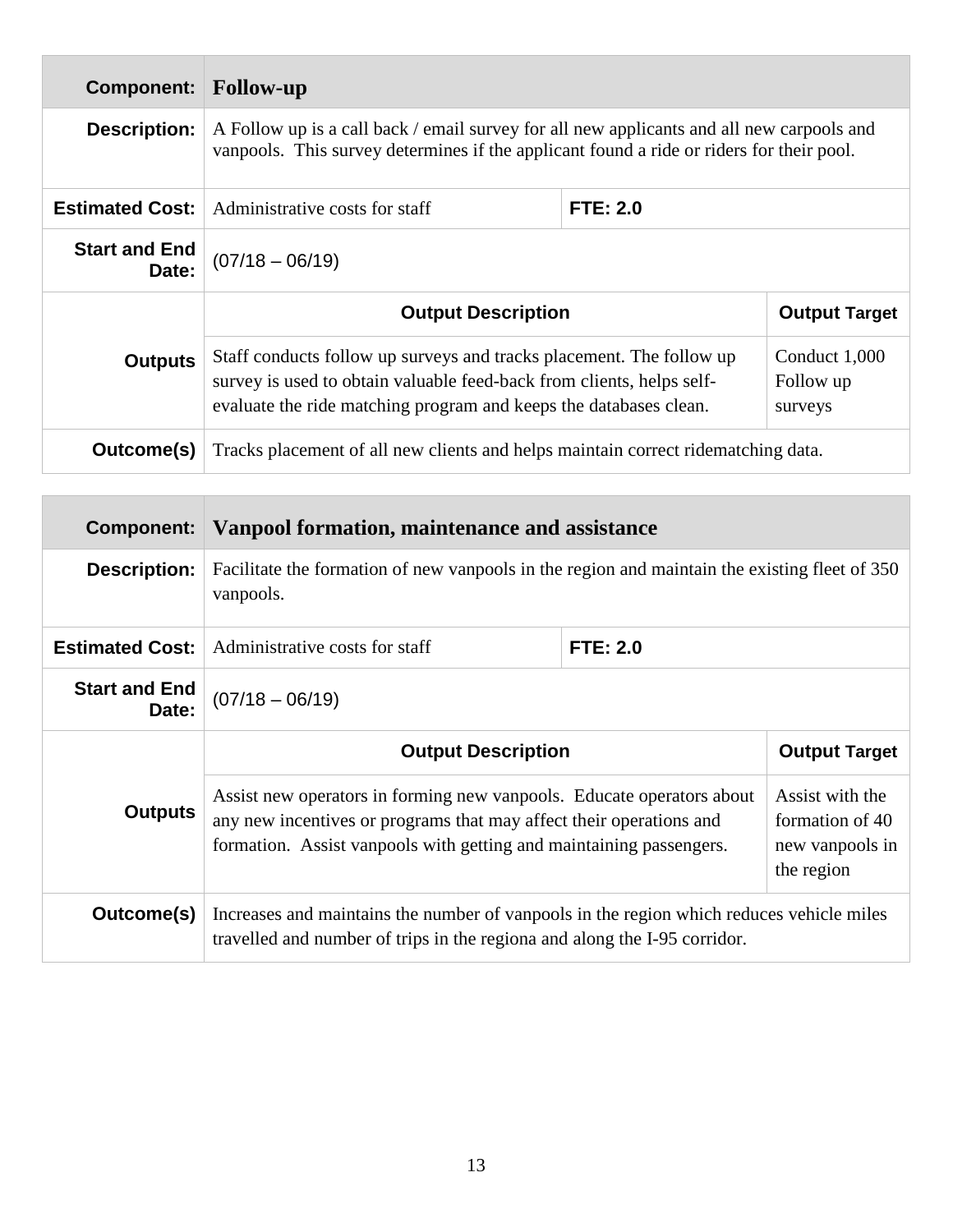| <b>Component:</b>             | <b>AdVANtage Self-Insurance Pool Program</b>                                                                                                                                                                                                                                                                                                                                                                                                   |          |  |
|-------------------------------|------------------------------------------------------------------------------------------------------------------------------------------------------------------------------------------------------------------------------------------------------------------------------------------------------------------------------------------------------------------------------------------------------------------------------------------------|----------|--|
| <b>Description:</b>           | AdVANtage provides self-insurance liability protection program for all vanpools in the<br>State of Virginia in cooperation with the Division of Risk Management (DRM). The<br>ADVANTAGE program is run entirely with staff from GWRC and the Division of Risk<br>Management. The program charges no overhead for its operation and the vanpool operators<br>pay for "accidents" from the self-insurance pool which consists of their premiums. |          |  |
| <b>Estimated Cost:</b>        | \$7,000 plus Administrative costs for staff                                                                                                                                                                                                                                                                                                                                                                                                    | FTE: 2.0 |  |
| <b>Start and End</b><br>Date: | $(07/18 - 06/19)$                                                                                                                                                                                                                                                                                                                                                                                                                              |          |  |
|                               | <b>Output Description</b><br><b>Output Target</b><br>Provide self-<br>Provide limited liability self-insurance for vanpool operators in the State<br>of Virginia with claims assistance from the Division of Risk<br>insurance to 80<br><b>Outputs</b><br>Management.<br>operators with<br>290 vanpools in<br>the program                                                                                                                      |          |  |
|                               |                                                                                                                                                                                                                                                                                                                                                                                                                                                |          |  |
| Outcome(s)                    | Helps to maintain and grow the existing vanpool fleet in the State by providing reliable,<br>effective self-insurance at a reasonal ble cost. Advantage is one of two insurance programs<br>for private vanpools in the Country.                                                                                                                                                                                                               |          |  |

| Component:                    | <b>Carpool Formation, Maintenance and Assistance</b>                                                                                                                                                                                                  |  |                                             |
|-------------------------------|-------------------------------------------------------------------------------------------------------------------------------------------------------------------------------------------------------------------------------------------------------|--|---------------------------------------------|
| <b>Description:</b>           | This program facilitates the formation of new formal carpools, provides support and<br>facilitates the continuation of instant carpooling or slugging.                                                                                                |  |                                             |
| <b>Estimated Cost:</b>        | <b>FTE: 4.0</b><br>Administrative costs for staff                                                                                                                                                                                                     |  |                                             |
| <b>Start and End</b><br>Date: | $(07/18 - 06/19)$                                                                                                                                                                                                                                     |  |                                             |
|                               | <b>Output Description</b>                                                                                                                                                                                                                             |  | <b>Output Target</b>                        |
| <b>Outputs</b>                | Assist with the formation and assistance of new formal carpools and<br>instant (slugging) carpools in the region. Promote the benefits of the I-<br>95 express lanes to formal and informal carpools.                                                 |  | Assist and form<br>100 carpools per<br>year |
| Outcome(s)                    | Increase and maintain the number of carpools in the region thus reducing the VMTs, and<br>trips traveled in the region and along the I-95 corridor. Provide an inexpensive, alternative<br>transportation solution other than transit and vanpooling. |  |                                             |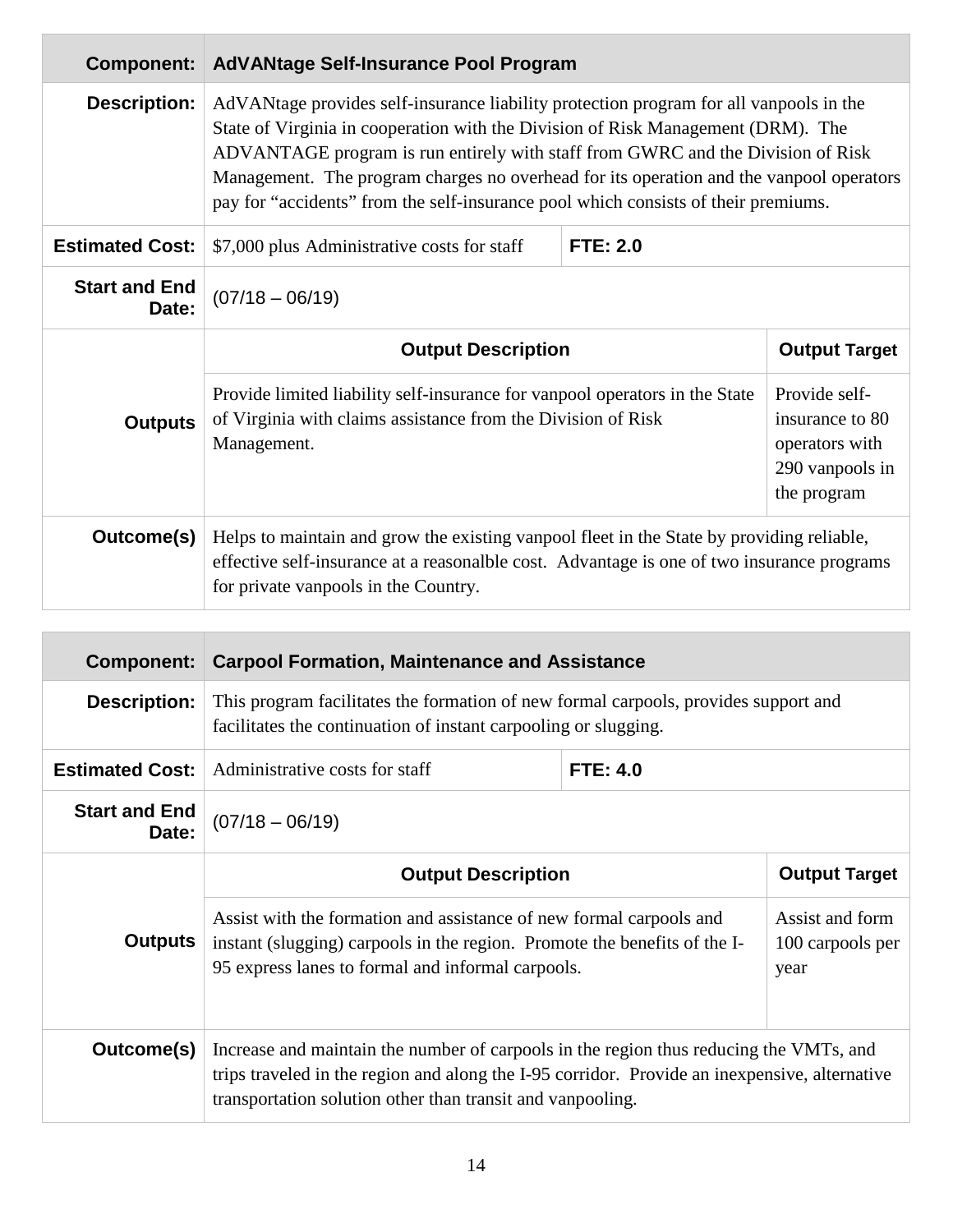| <b>Component:</b>                                                                                                                                    | Transit Options: Commuter Bus, FRED, VRE and METRO / Promotion and<br><b>Support</b>                                                                                                                                                   |                                                     |                                                                   |
|------------------------------------------------------------------------------------------------------------------------------------------------------|----------------------------------------------------------------------------------------------------------------------------------------------------------------------------------------------------------------------------------------|-----------------------------------------------------|-------------------------------------------------------------------|
| <b>Description:</b>                                                                                                                                  | Assist and promote the private Commuter bus company in the region and continue to<br>support and promote the Fredericksburg Regional Transit System. Promote VRE and<br>Metro through promotional materials and advertising campaigns. |                                                     |                                                                   |
| <b>Estimated Cost:</b>                                                                                                                               | Administrative costs for staff                                                                                                                                                                                                         | <b>FTE: 2.0</b>                                     |                                                                   |
| <b>Start and End</b><br>Date:                                                                                                                        | $(07/18 - 06/19)$                                                                                                                                                                                                                      |                                                     |                                                                   |
|                                                                                                                                                      | <b>Output Description</b>                                                                                                                                                                                                              |                                                     | <b>Output Target</b>                                              |
|                                                                                                                                                      | Help grow and maintain the number of commuter bus runs and support<br>and promote the local FRED bus system in the region. Promote bus runs<br>by distribution of schedules, advertising and updating the Transit<br>Options webpage.  |                                                     | Distribute 1,300<br>bus schedules                                 |
| <b>Outputs</b>                                                                                                                                       | Promote VRE and the Washington Metro System to residents in the<br>region for both commuter and personal trips.                                                                                                                        |                                                     | Distribute 2,000<br><b>VRE Riders</b><br>Guides and<br>Metro Maps |
| Transit Options Webpage on the GWRideConnect website promotes<br>VRE, Metro, commuter bus and all transit available in and outside of the<br>region. |                                                                                                                                                                                                                                        | <b>Attract 15,000</b><br>visitors to the<br>webpage |                                                                   |
|                                                                                                                                                      | Serve on the Fredericksburg Regional Transit Advisory Board (PTAB)<br>as a voting member of the George Washington Regional Commission                                                                                                  |                                                     | Attend 6<br>meetings per<br>year                                  |
| Outcome(s)                                                                                                                                           | Reduce VMT's, and trips traveled and provide support for all modes of tranist.                                                                                                                                                         |                                                     |                                                                   |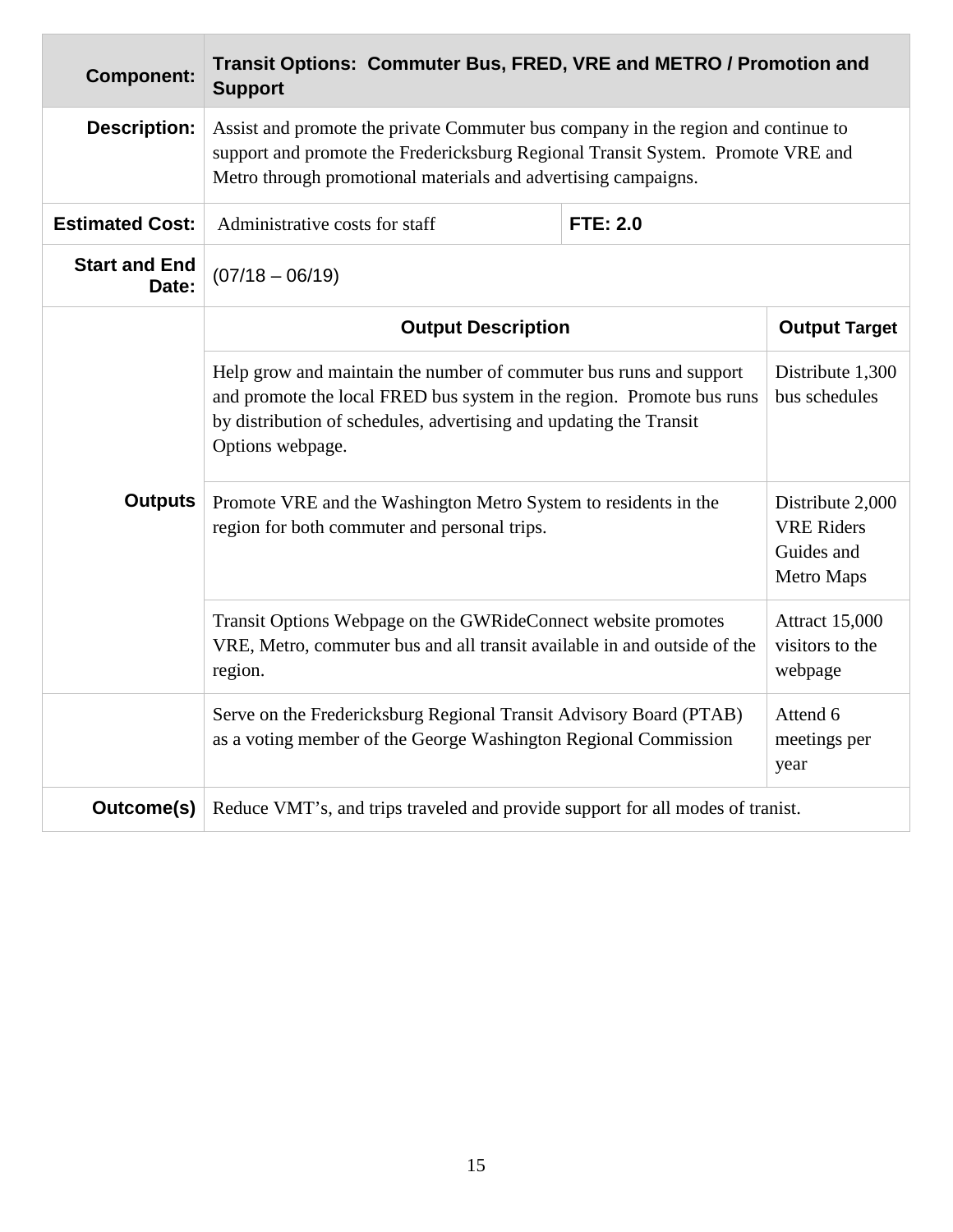| <b>Component:</b>             | <b>Advertising and Promotion</b>                                                                                                                                                                                                                                                                                                                                 |                |                                                                                                                                                                           |  |                                                                                                                |
|-------------------------------|------------------------------------------------------------------------------------------------------------------------------------------------------------------------------------------------------------------------------------------------------------------------------------------------------------------------------------------------------------------|----------------|---------------------------------------------------------------------------------------------------------------------------------------------------------------------------|--|----------------------------------------------------------------------------------------------------------------|
| <b>Description:</b>           | Advertise and promote the GWRideConnect program through print media, radio, website<br>and social media in every locality in the region.                                                                                                                                                                                                                         |                |                                                                                                                                                                           |  |                                                                                                                |
| <b>Estimated Cost:</b>        | \$85,400 plus Administrative costs for staff                                                                                                                                                                                                                                                                                                                     | <b>FTE:1.0</b> |                                                                                                                                                                           |  |                                                                                                                |
| <b>Start and End</b><br>Date: | $(07/18 - 06/19)$                                                                                                                                                                                                                                                                                                                                                |                |                                                                                                                                                                           |  |                                                                                                                |
|                               | <b>Output Description</b>                                                                                                                                                                                                                                                                                                                                        |                | <b>Output Target</b>                                                                                                                                                      |  |                                                                                                                |
| <b>Outputs</b>                | Display Ads - Design and advertise large color display ads advertising<br>the GWRideConnect program.                                                                                                                                                                                                                                                             |                |                                                                                                                                                                           |  | Place 100<br>Display ads in<br>the<br>Fredericksburg<br>Free Lance-Star<br>and other<br>regional<br>newspapers |
|                               | Fall, Winter, Spring/Summer themed Marketing Campaigns utilizing all<br>media modes including radio commercials on 3 local stations.                                                                                                                                                                                                                             |                | In addition to<br>Display ads,<br>place 400 radio<br>commercials on<br>three stations                                                                                     |  |                                                                                                                |
|                               | Social Media Marketing, monthly and during Fall, Winter,<br>Spring/Summer campaigns.                                                                                                                                                                                                                                                                             |                | Place apx.<br>350,000 Google<br>Ads, maintian<br>16,000 click<br>throughs to the<br>website and<br>maintain<br>Facebook<br>followers and<br>increase number<br>by $1,000$ |  |                                                                                                                |
| Outcome(s)                    | Increase the number of rideshare clients, push relevant information out to the commuting<br>public through fresh website content and the GWRideConnect Facebook Page, increase<br>awareness of the programs and transportation alternatives, increase applicant placement,<br>increase carpool and vanpool formation and keep existing pools full of passengers. |                |                                                                                                                                                                           |  |                                                                                                                |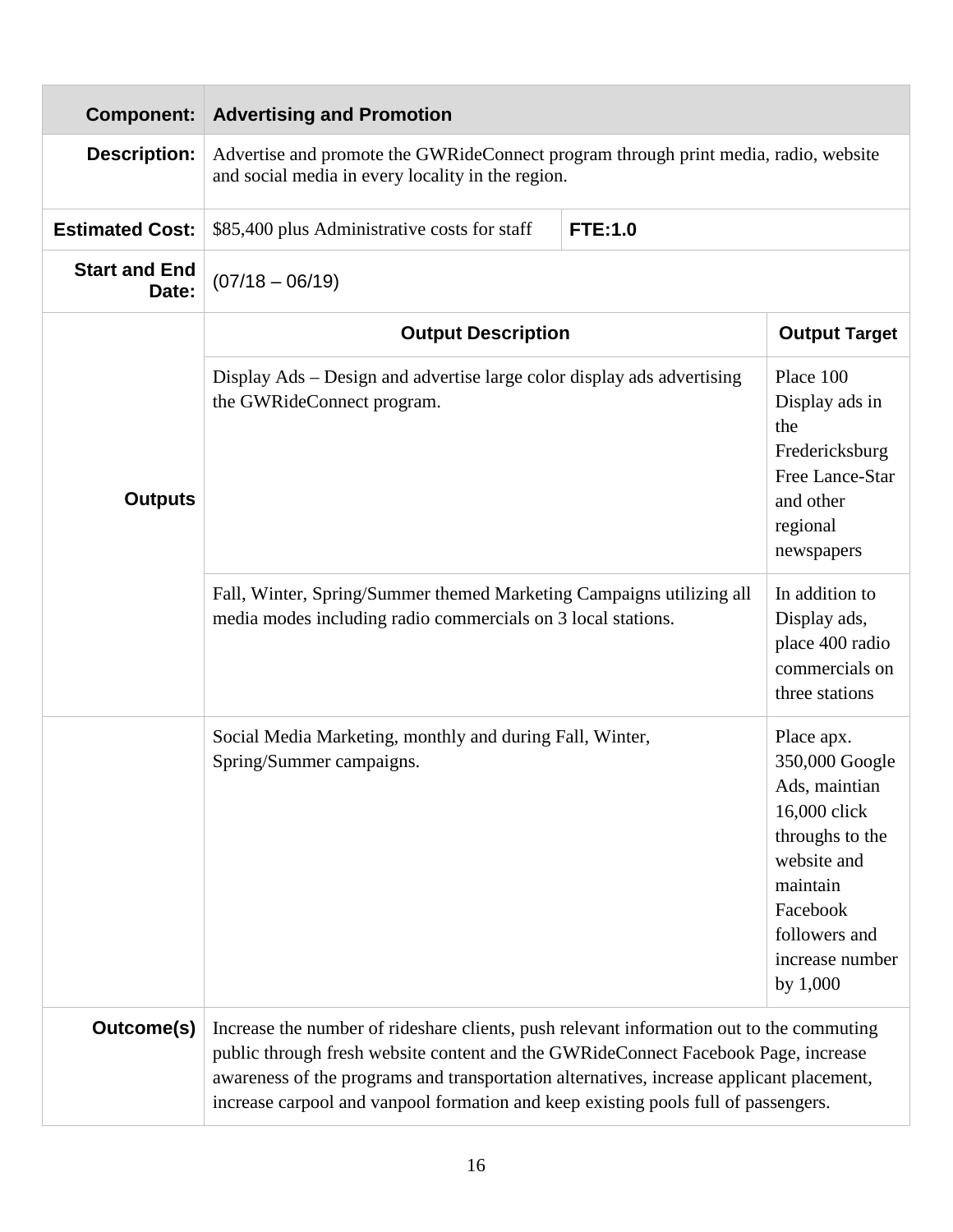| <b>Component:</b>             | <b>Commuter Lots</b>                                                                                                                                                                                                                                                                                                                                                                                                                                                     |  |                      |  |
|-------------------------------|--------------------------------------------------------------------------------------------------------------------------------------------------------------------------------------------------------------------------------------------------------------------------------------------------------------------------------------------------------------------------------------------------------------------------------------------------------------------------|--|----------------------|--|
| <b>Description:</b>           | Work with VDOT and FAMPO to plan and develop placement for new commuter lots in<br>the region. Continue to lease 25 parking spaces from a private property owner in<br>Ladysmith, Caroline County. These spaces are leased due to a lack of VDOT parking in<br>this area of the region. The funding to lease these spaces comes from the GWRideConnect<br>DRPT grant. The cost of \$6,550 to lease these spaces is included in the Rental of Real<br>Property line item. |  |                      |  |
| <b>Estimated Cost:</b>        | \$6,550 plus Administrative costs for staff<br>FTE: 1.0                                                                                                                                                                                                                                                                                                                                                                                                                  |  |                      |  |
| <b>Start and End</b><br>Date: | $(07/18 - 06/19)$                                                                                                                                                                                                                                                                                                                                                                                                                                                        |  |                      |  |
|                               | <b>Output Description</b>                                                                                                                                                                                                                                                                                                                                                                                                                                                |  | <b>Output Target</b> |  |
|                               | Lease 25 total spaces for commuter parking                                                                                                                                                                                                                                                                                                                                                                                                                               |  | Lease 25 spaces      |  |
| <b>Outputs</b>                | Monitor utilization of existing VDOT commuter lots and provide<br>Inspect all<br>assistance to FAMPO and VDOT to plan for future lots.<br>commuter lots<br>quarterly                                                                                                                                                                                                                                                                                                     |  |                      |  |
| <b>Outcome(s)</b>             | Provide leased commuter parking in areas of the region where it is needed and provide                                                                                                                                                                                                                                                                                                                                                                                    |  |                      |  |
|                               | assistance for planning for adequate parking in the future. GWRideConnect also leases<br>additional spaces in the region with CMAQ funds.                                                                                                                                                                                                                                                                                                                                |  |                      |  |

| <b>Component:</b>      | <b>Employer / Realtor / New Resident Outreach</b>                                                                                                                                                                                                                                                                                                                                                                                                                                                                                                   |                 |  |  |  |
|------------------------|-----------------------------------------------------------------------------------------------------------------------------------------------------------------------------------------------------------------------------------------------------------------------------------------------------------------------------------------------------------------------------------------------------------------------------------------------------------------------------------------------------------------------------------------------------|-----------------|--|--|--|
| <b>Description:</b>    | <b>Employer Outreach</b> - GWRideConnect outreaches to major employers in the region<br>(NSWC and Quantico) to help establish transportation demand management techniques at<br>their worksites and assist with established programs. Staff attends job fairs outside of the<br>region when invited to major employment sites.                                                                                                                                                                                                                      |                 |  |  |  |
|                        | <b>Realtor Outreach</b> - GWRideConnect works with realtors in every locality in the region<br>and provides them with informational packets to distribute to home buyers and new<br>residents to the region. Packets include transit and TDM information. GWRideConnect<br>currently works with the "Extended Stay" hotels in the region. Typically there are<br>commuters that live at these hotels while waiting to move into a permanent residence. Staff<br>provides GWRideConnect packets to the residents with general commuting information. |                 |  |  |  |
| <b>Estimated Cost:</b> | Administrative costs for staff                                                                                                                                                                                                                                                                                                                                                                                                                                                                                                                      | <b>FTE: 2.0</b> |  |  |  |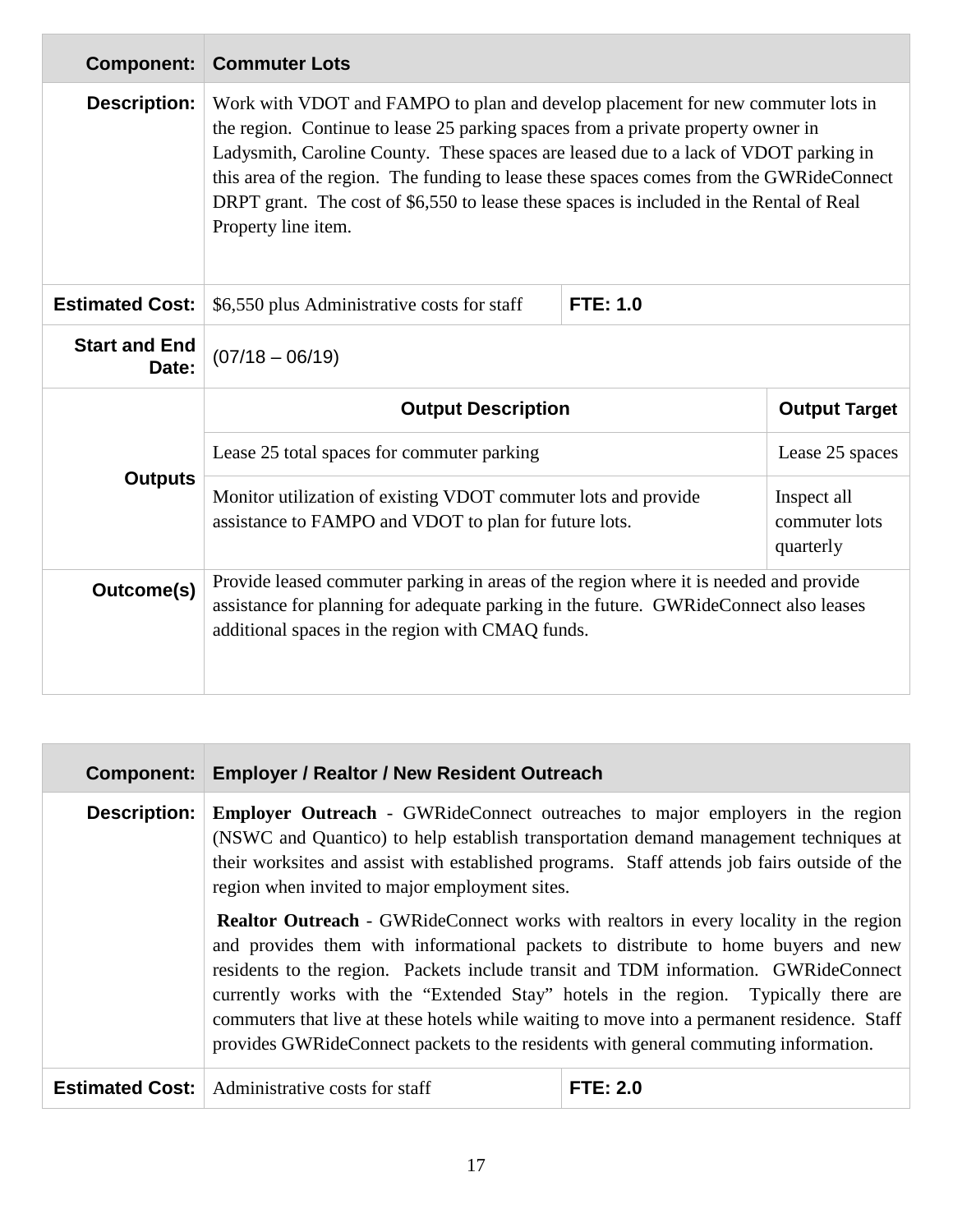| <b>Start and End</b><br>Date: | $(07/18 - 06/19)$                                                                                                                                                                                                |                                                          |  |  |
|-------------------------------|------------------------------------------------------------------------------------------------------------------------------------------------------------------------------------------------------------------|----------------------------------------------------------|--|--|
|                               | <b>Output Description</b>                                                                                                                                                                                        | <b>Output Target</b>                                     |  |  |
|                               | Reach out to employers in the region through meetings and be available to<br>assist employers with TDM activities at their workplace.                                                                            | 4 to 8 meetings<br>per year                              |  |  |
| <b>Outputs</b>                | Attend Job Fairs outside of the region.                                                                                                                                                                          | 4 job fairs per<br>year                                  |  |  |
|                               | Reach out to local realtors, libraries and extended stay hotels to educate<br>them about GWR ide Connect and to provide information that can be<br>distributed to residents.                                     | 2,000 rideshare<br>information<br>packets<br>distributed |  |  |
| Outcome(s)                    | Establish GWRideConnect as a resource to employers in developing TDM strategies at<br>their workplace. To reduce VMTs in the George Washington region thus reducing<br>congestion in commuting to the workplace. |                                                          |  |  |

| Component:                    | <b>TDM / Bike and Pedestrian Planning</b>                                                                                                                                                                                     |                 |                                                                                     |  |  |  |
|-------------------------------|-------------------------------------------------------------------------------------------------------------------------------------------------------------------------------------------------------------------------------|-----------------|-------------------------------------------------------------------------------------|--|--|--|
| <b>Description:</b>           | Work to help enhance bike and pedestrian infrastructure in the Region. Promote existing<br>bicycle and pedestrian trails in the region thus increasing awareness of the benefits of bike<br>and pedestrian use in the region. |                 |                                                                                     |  |  |  |
| <b>Estimated Cost:</b>        | Administrative costs for staff                                                                                                                                                                                                | <b>FTE: 1.0</b> |                                                                                     |  |  |  |
| <b>Start and End</b><br>Date: | $(07/18 - 06/19)$                                                                                                                                                                                                             |                 |                                                                                     |  |  |  |
|                               | <b>Output Description</b>                                                                                                                                                                                                     |                 | <b>Output Target</b>                                                                |  |  |  |
| <b>Outputs</b>                | Promote and advertise existing bicycle and pedestrian facilities in the<br>region and encourage use.                                                                                                                          |                 | Advertise and<br>promote bi-<br>monthly on<br><b>GWRideConnect</b><br>Facebook page |  |  |  |
| Outcome(s)                    | Increase use of existing bicycle and pedestrian facilities.                                                                                                                                                                   |                 |                                                                                     |  |  |  |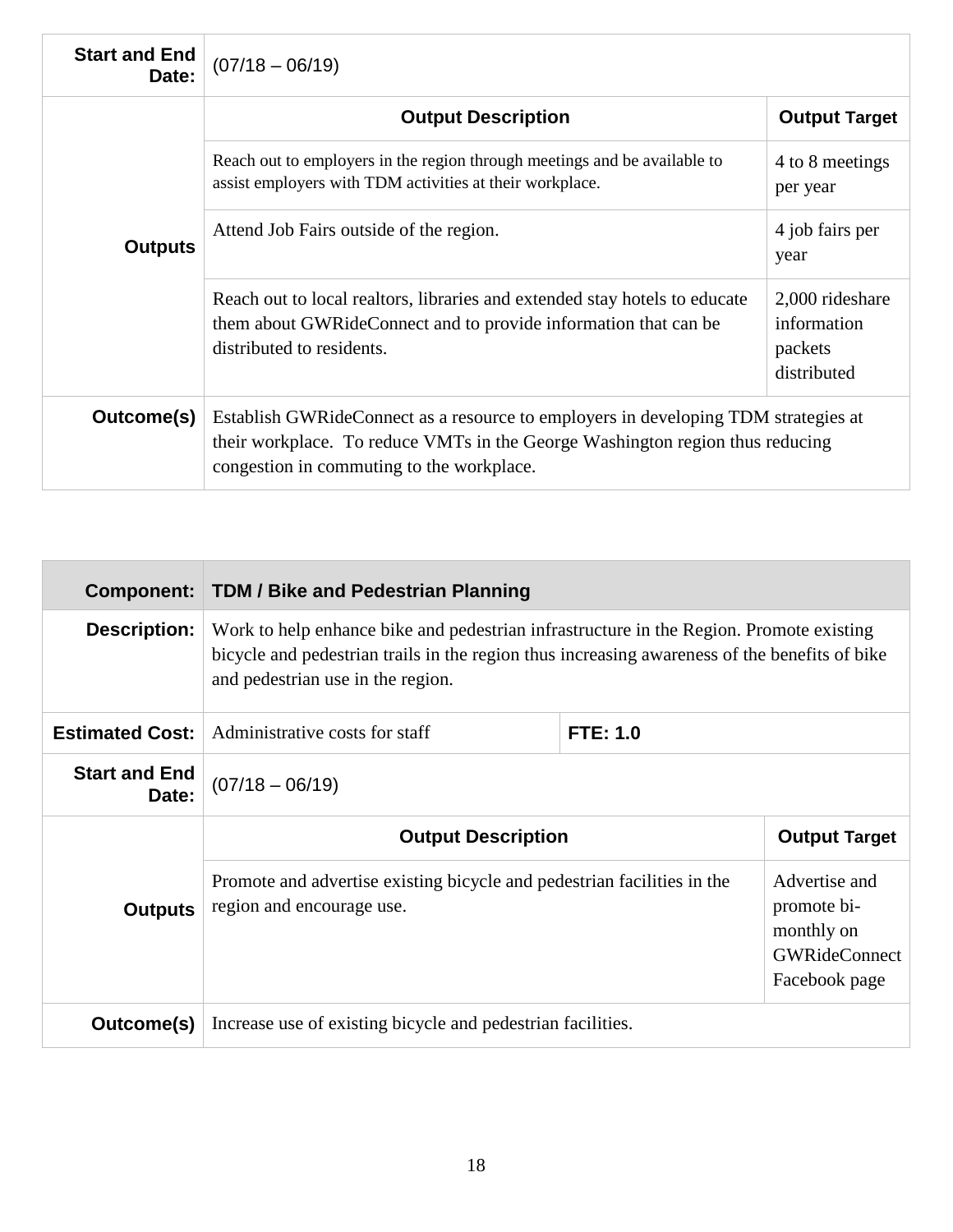|                               | <b>Component: Travel and Training</b>                                                                                                                                                  |  |                                                                        |  |  |
|-------------------------------|----------------------------------------------------------------------------------------------------------------------------------------------------------------------------------------|--|------------------------------------------------------------------------|--|--|
| <b>Description:</b>           | Staff will attend meetings and Rideshare employment fairs to further the promotion of<br>GWRideConnect services. Staff will attend workshops and conferences for training<br>purposes. |  |                                                                        |  |  |
| <b>Estimated Cost:</b>        | <b>FTE: 3.0</b><br>\$4,000                                                                                                                                                             |  |                                                                        |  |  |
| <b>Start and End</b><br>Date: | $(07/18 - 06/19)$                                                                                                                                                                      |  |                                                                        |  |  |
| <b>Outputs</b>                | Travel to meetings, job fairs, VTA and ACT conferences                                                                                                                                 |  | Attend<br>meetings, job<br>fairs and<br>conferences<br>when necessary. |  |  |
| Outcome(s)                    | Assist residents with transportation alternative solutions at their workplaces through<br>attendance at job fairs. Obtain crucial TDM training for staff.                              |  |                                                                        |  |  |

| Component:                    | <b>Computer / IT Needs</b>                                                                                                                                                                                                      |          |                                                        |
|-------------------------------|---------------------------------------------------------------------------------------------------------------------------------------------------------------------------------------------------------------------------------|----------|--------------------------------------------------------|
| <b>Description:</b>           | Staff operates three databases for GWR ide Connect and the Advantage Pool Program. This<br>requires 4 computers and related software, printers and display monitors. Existing<br>equipment is aging and will require replacing. |          |                                                        |
| <b>Estimated Cost:</b>        | \$5,500                                                                                                                                                                                                                         | FTE: 1.0 |                                                        |
| <b>Start and End</b><br>Date: | $(07/18 - 06/19)$                                                                                                                                                                                                               |          |                                                        |
|                               | <b>Output Description</b>                                                                                                                                                                                                       |          | <b>Output Target</b>                                   |
| <b>Outputs</b>                | Aquire much needed computer and software equipment to keep<br>databases and websites operating efficently and effectively.<br>software                                                                                          |          | Purchase 4<br>computers,<br>monitors and<br>associated |
| Outcome(s)                    | Increase GWR ideConnect daily work effectiveness and efficency and improve security to<br>database and website infrastructure.                                                                                                  |          |                                                        |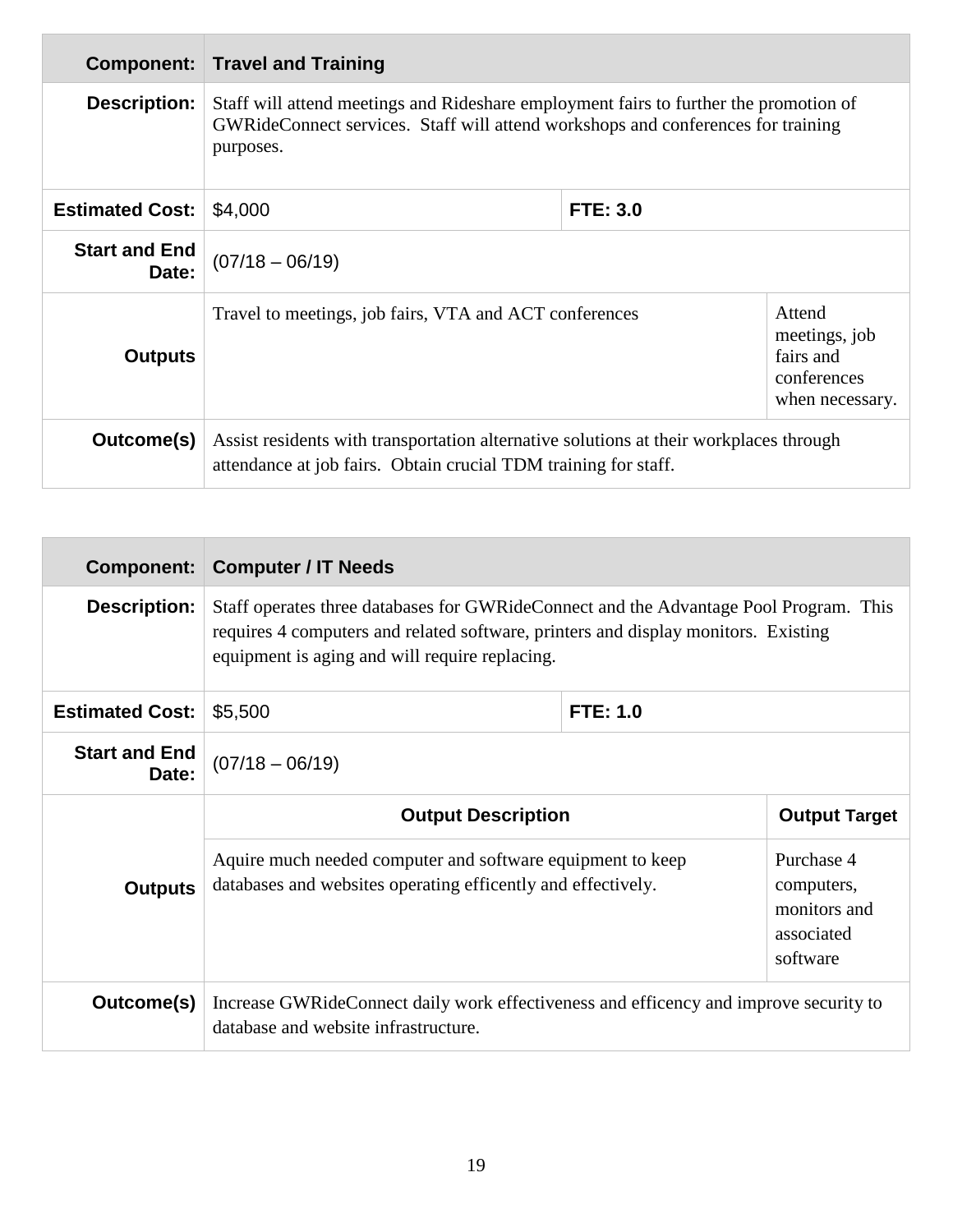# **Section 5.1 Program Activities**

|                             |                                                                                                                               |   | <b>Time Frame</b> |   |   |
|-----------------------------|-------------------------------------------------------------------------------------------------------------------------------|---|-------------------|---|---|
| Program<br><b>Component</b> | <b>Planned Activities</b>                                                                                                     | Q | Q                 | Q | Q |
|                             |                                                                                                                               |   | 2                 | 3 |   |
| Free Matching<br>Program    | Match 4,000 rideshare clients and produce 4,000 letters/packets                                                               | X | Χ                 | Χ | Χ |
|                             | Express match / email 3,300 new applicants to vanpools with<br>vacancies                                                      | Χ | Χ                 | х | Χ |
|                             | Conduct database surveys of 4,800 applicants to maintain database<br>accuracy and improve matching effectiveness              | X |                   | X |   |
|                             | Conduct database surveys of all 720 vanpools and carpools to<br>maintain database accuracy and improve matching effectiveness |   | Χ                 |   | X |
|                             | Assist all clients that contact GWRideConnect and help provide or<br>answer transportation / TDM related questions.           | ✓ |                   |   |   |

|                                 | <b>Planned Activities</b>                                                                                                                                    |   | <b>Time Frame</b> |        |          |  |  |
|---------------------------------|--------------------------------------------------------------------------------------------------------------------------------------------------------------|---|-------------------|--------|----------|--|--|
| Program<br><b>Component</b>     |                                                                                                                                                              |   | $\bf{Q}$<br>2     | Q<br>3 | Q<br>4   |  |  |
|                                 | Update the GWRideConnect website weekly throughout FY19                                                                                                      | Χ |                   |        | $\times$ |  |  |
| <b>GWRideConnect</b><br>Website | Monitor the Vanpool Webpage Vanpools Seeking riders section,<br>monitor requests to view page and provide email follow up offering<br>additional assistance. | Χ |                   |        | Χ        |  |  |
|                                 | Monitor the number of visitors to the website and the specific pages<br>to include in quarterly reports and to determine visitor traffic.                    | Χ |                   |        |          |  |  |

|                             |                                                                                                     |   | <b>Time Frame</b> |   |        |  |  |
|-----------------------------|-----------------------------------------------------------------------------------------------------|---|-------------------|---|--------|--|--|
| Program<br><b>Component</b> | <b>Planned Activities</b>                                                                           | Q | Q<br>2            | Q | Q<br>4 |  |  |
| Follow Up                   | Email out follow up surveys on weekly basis to all new applicants.                                  |   |                   |   |        |  |  |
|                             | Track Placement of returned surveys to determine placement from<br>SOV to HOV and record the modes. | X |                   |   |        |  |  |
|                             | Update the database as required by any corrections made on returned<br>surveys.                     | X |                   |   |        |  |  |

|                                                        | <b>Planned Activities</b>                                                                                                                                    |   | <b>Time Frame</b> |        |        |  |  |
|--------------------------------------------------------|--------------------------------------------------------------------------------------------------------------------------------------------------------------|---|-------------------|--------|--------|--|--|
| Program<br><b>Component</b>                            |                                                                                                                                                              |   | Q<br>$\mathbf{2}$ | Q<br>3 | Q<br>4 |  |  |
| Vanpool<br>Formation,<br>maintenance and<br>assistance | Assist new operators or groups via email, phone, or in person in<br>forming vanpools.                                                                        | Χ | Χ                 |        | Χ      |  |  |
|                                                        | Vanpool Connections Webpage -maintain, monitor visitors, and<br>provide follow up to all vanpool page requests, post new vanpools<br>with vacancies on page. |   |                   |        |        |  |  |
|                                                        | Van Start -conduct Van Start program for the I-95 corridor through<br>the I-395 TMP funding and through GWRideConnect CMAQ<br>funding                        |   |                   |        |        |  |  |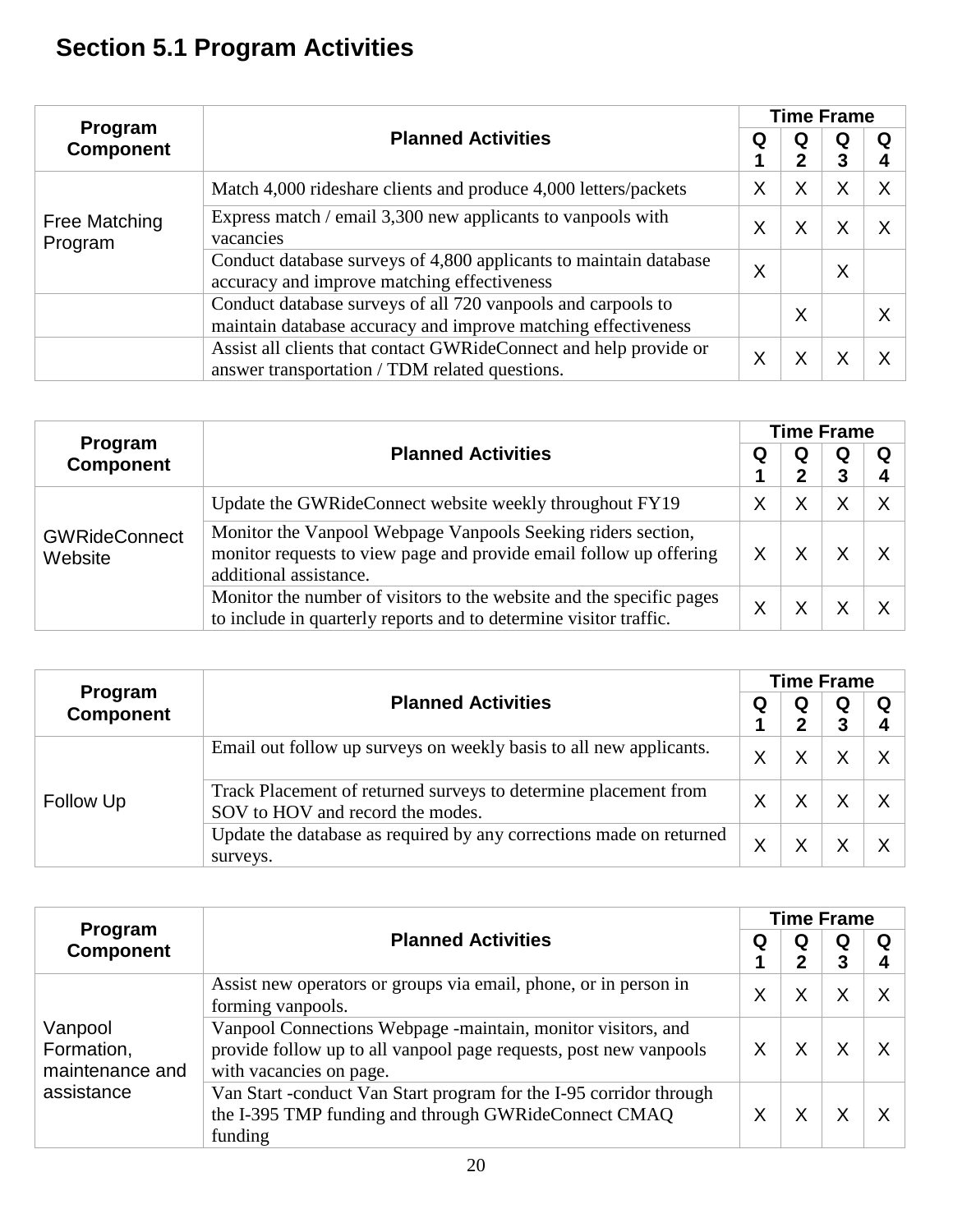| Express Match-continue program conducted through the<br>GWRideConnect database where all new vans or vans with<br>vacancies are emailed new riders as they come into the<br><b>GWRideConnect Program.</b>                                                    |  |  |
|--------------------------------------------------------------------------------------------------------------------------------------------------------------------------------------------------------------------------------------------------------------|--|--|
| Vanpool Alliance - staff will assist in educating, promoting and<br>encouraging vanpool operators both existing and new start up pools<br>to participate in the Vanpool Alliance program. This program<br>generates 5307 funds that flow back to the region. |  |  |

|                                                     |                                                                                                                                                             |        | <b>Time Frame</b> |        |          |
|-----------------------------------------------------|-------------------------------------------------------------------------------------------------------------------------------------------------------------|--------|-------------------|--------|----------|
| Program<br><b>Component</b>                         | <b>Planned Activities</b>                                                                                                                                   | Q<br>1 | Q<br>$\mathbf 2$  | Q<br>3 | Q<br>4   |
| AdVANtage Self-<br><b>Insurance Pool</b><br>Program | Assist new operators in the State of Virginia in enrolling vanpools<br>into the program.                                                                    | X      | X                 | X      | $\times$ |
|                                                     | Provide DRM with monthly reports on program activity and<br>premiums collected; provide 4 quarterly reports to DRM.                                         | X      | X                 | X      | $\times$ |
|                                                     | Assist active Advantage members in billing, enrollment, issuing<br>Certificates of Insurance, providing general claims information and<br>working with DMV. | X      | X                 | X      | $\times$ |
|                                                     | Renew the web hosting certificate with Parsons Brinckerhoff.                                                                                                | X      | X                 | X      | $\times$ |
|                                                     | Develop an annual contract with Parsons Brinckerhoff to provide<br>Advantage website maintenance and software assistance.                                   | X      | X                 | Χ      | X        |

| Program<br><b>Component</b>                         |                                                                                                |   | <b>Time Frame</b> |        |        |  |  |  |
|-----------------------------------------------------|------------------------------------------------------------------------------------------------|---|-------------------|--------|--------|--|--|--|
|                                                     | <b>Planned Activities</b>                                                                      | Q | Q<br>2            | Q<br>3 | Q<br>4 |  |  |  |
| Carpool Formation,<br>Maintenance and<br>Assistance | Assist existing carpools with obtaining riders and email match lists.                          |   | Х                 |        |        |  |  |  |
|                                                     | Form new carpools and list new carpools on website to generate<br>riders, provide match lists. | X |                   |        |        |  |  |  |
|                                                     | Promote and advertise the Carpool Connections website through<br>advertising campaigns.        | X |                   |        |        |  |  |  |
|                                                     | Assist slugging with on-going promotion and support.                                           | X |                   |        |        |  |  |  |

|                                                                                                   |                                                                                                                                                  |   |          | <b>Time Frame</b> |          |  |  |  |  |
|---------------------------------------------------------------------------------------------------|--------------------------------------------------------------------------------------------------------------------------------------------------|---|----------|-------------------|----------|--|--|--|--|
| Program<br><b>Component</b>                                                                       | <b>Planned Activities</b>                                                                                                                        | Q | Q<br>2   | Q<br>3            | Q<br>4   |  |  |  |  |
| <b>Transit Options:</b><br>Commuter bus<br>FRED Bus, VRE<br>and Metro<br>Promotion and<br>Support | Support Commuter bus in the region by listing the runs in the<br>GWRideConnect database which appear on match lists that go out to<br>commuters. | X | Χ        |                   | $\times$ |  |  |  |  |
|                                                                                                   | Distribute FRED Bus schedules.                                                                                                                   | X | $\times$ | X                 | $\times$ |  |  |  |  |
|                                                                                                   | Attend FRED Public Transit Advisory Board meetings and serve on<br>committees.                                                                   | Χ |          |                   | Χ        |  |  |  |  |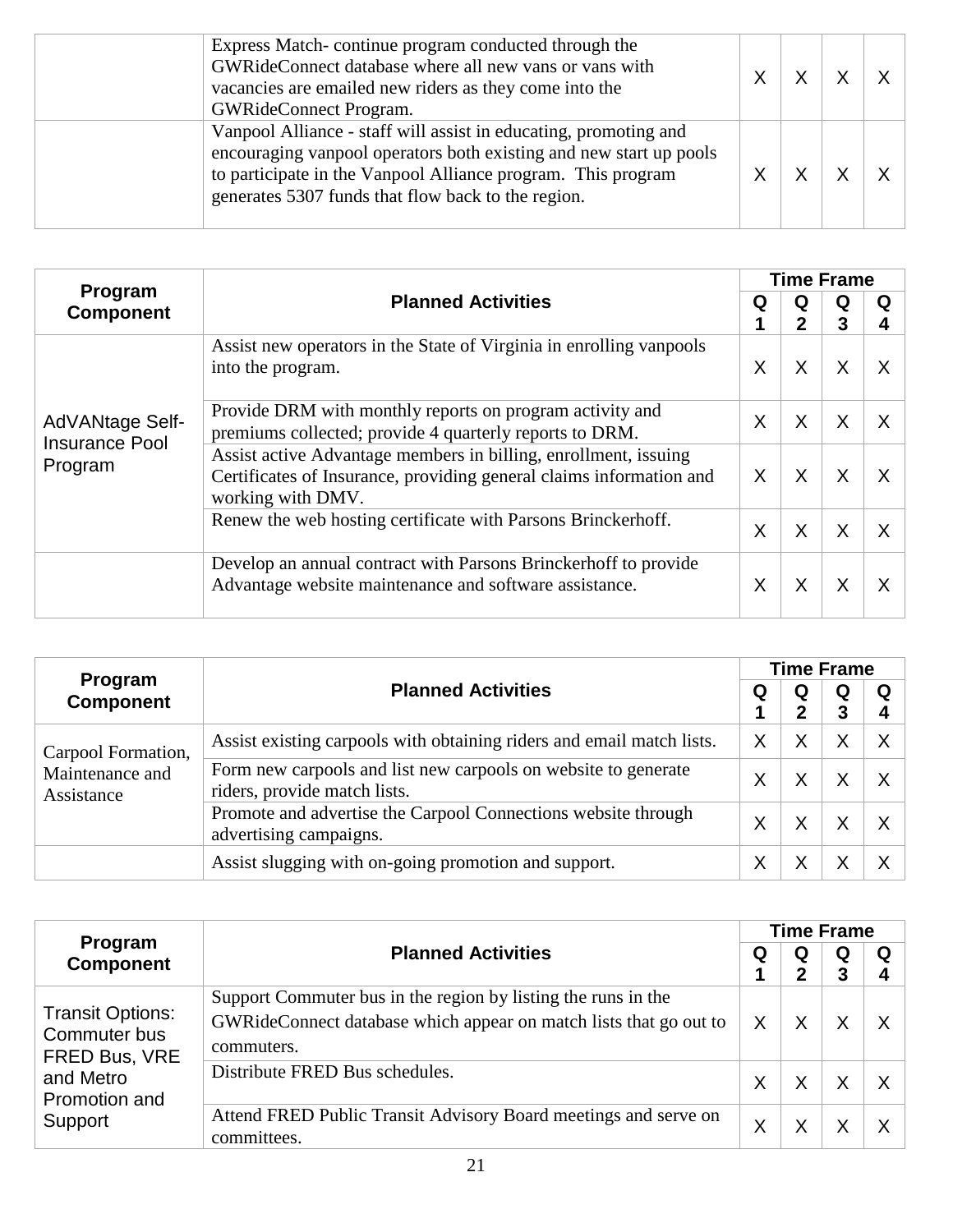| Assist all residents with VRE and distribute VRE Riders Guides to<br>all new GWRideConnect applicants.                               | Χ |  |  |
|--------------------------------------------------------------------------------------------------------------------------------------|---|--|--|
| Assist all residents with the METRO system and distribute Metro<br>Guides to all new GWRideConnect applicants.                       | x |  |  |
| Advertise and promote buses through Advertising campaigns,<br>Facebook and the Transit Options page on the GWRideConnect<br>website. |   |  |  |

|                             |                                                                                 |   |                   | <b>Time Frame</b> |        |
|-----------------------------|---------------------------------------------------------------------------------|---|-------------------|-------------------|--------|
| Program<br><b>Component</b> | <b>Planned Activities</b>                                                       | Q | Q<br>$\mathbf{2}$ | Q<br>3            | Q<br>4 |
|                             | Design new color display ads for seasonal campaigns.                            | X |                   | X                 |        |
| Advertising                 | Place large color display ads in the newspaper monthly.                         | X | X                 | X                 |        |
|                             | Advertise Google AdWords on a weekly basis each month.                          | X | X                 | X                 | X      |
| Campaigns                   | Advertise GWRideConnect Facebook page on a weekly basis each<br>month.          | X | X                 | X                 |        |
|                             | Conduct Fall Marketing Campaign / place all ads, book radio spots               | X | X                 |                   |        |
|                             | Conduct Winter Marketing Campaign / place all ads, book radio<br>spots          |   |                   | X                 |        |
|                             | Conduct Spring / Summer Marketing Campaign / place all ads, book<br>radio spots |   |                   |                   |        |

| Program              |                                                                                                                                    |   | <b>Time Frame</b> |        |        |  |  |
|----------------------|------------------------------------------------------------------------------------------------------------------------------------|---|-------------------|--------|--------|--|--|
| <b>Component</b>     | <b>Planned Activities</b>                                                                                                          | Q | Q<br>2            | Q<br>3 | Q<br>4 |  |  |
| <b>Commuter Lots</b> | Renew lease agreement with property owner in Ladysmith to lease<br>25 commuter parking spaces at the Ladysmith Professional Office | X |                   |        |        |  |  |
|                      | building.<br>Make monthly payments for leased spaces of \$1.00 per space per<br>work day.                                          | Χ |                   |        | Χ      |  |  |
|                      | Inspect all of the commuter lots in the region and monitor utilization<br>throughout the year.                                     | X |                   |        | X      |  |  |

| <b>Program</b><br><b>Component</b>    |                                                                                                                                  |             | <b>Time Frame</b> |   |              |
|---------------------------------------|----------------------------------------------------------------------------------------------------------------------------------|-------------|-------------------|---|--------------|
|                                       | <b>Planned Activities</b>                                                                                                        | Q<br>X<br>x | Q                 | Q | Q            |
| Employer /<br><b>Realtor Outreach</b> | Set up meetings with employers in the region                                                                                     |             |                   |   | $\mathsf{X}$ |
|                                       | Distribute Rideshare information packets and cards to local realtors,<br>hotels, libraries and employers and tourism departments |             |                   |   |              |
|                                       | Attend job fairs throughout the year as invited by employers.                                                                    |             |                   |   |              |